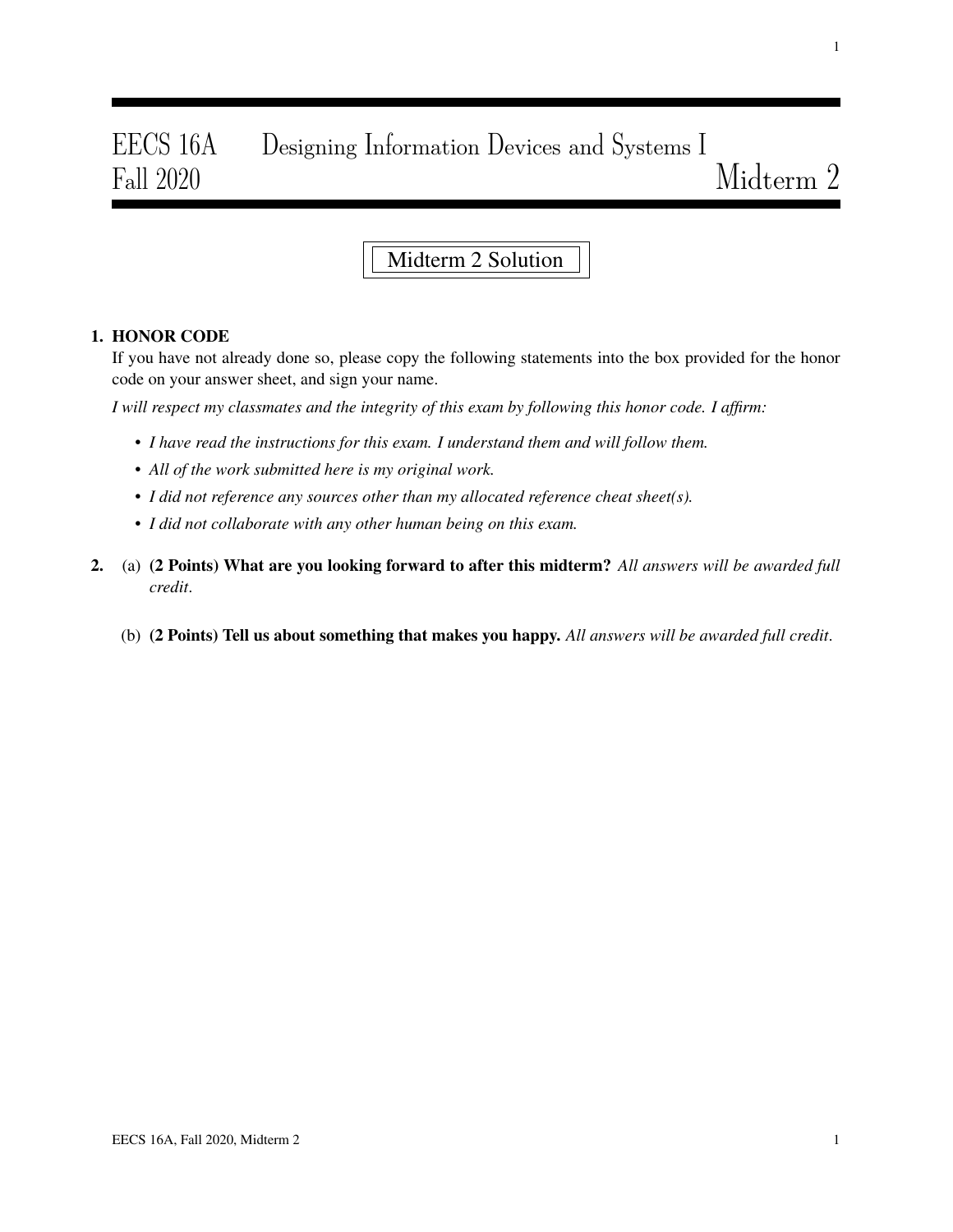#### 3. Circuit Analysis (14 points)

<span id="page-1-0"></span>(a) (3 points) Which components violate passive sign convention in Fig. [3.1?](#page-1-0) In your answer sheet, write down all that apply. For full credit, you must write only components that *violate* passive sign convention. If you list any other components, you will receive no points.



Figure 3.1: Schematic for part (a).

(1) 
$$
R_1
$$
 (3)  $R_3$  (5)  $R_5$  (7)  $V_{s1}$   
(2)  $R_2$  (4)  $R_4$  (6)  $I_s$  (8)  $V_{s2}$ 

Solution: The only elements that have violated the current flowing into positive and coming out the negative voltage labellings are *R*3, *R*4, *Vs*1, *I<sup>s</sup>* .

<span id="page-1-1"></span>(b) (3 points) Write a KVL expression for the loop drawn in Fig. [3.2.](#page-1-1) Your answer should be in terms of  $u_1, u_2, u_3, u_4$ , or  $u_5$  and  $V_{s1}$  and  $V_{s2}$ , please do not add labels to the figure. Show your work.



Figure 3.2: Schematic for part (b).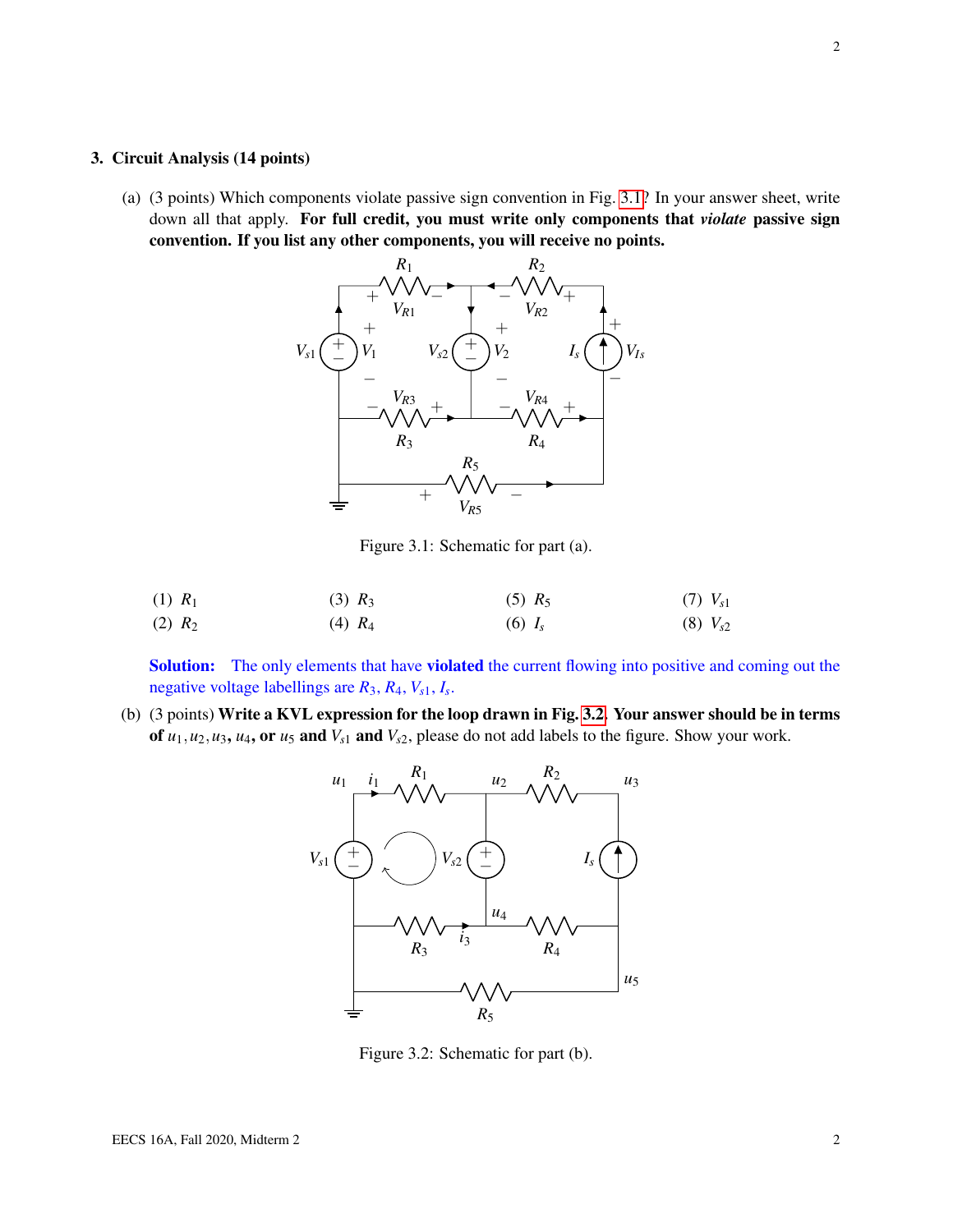Solution: If we look at the voltage drops around the loop clockwise, we can write the KVL expression as:

$$
(0 - u1) + (u1 - u2) + (u2 - u4) + (u4 - 0) = 0
$$

We can recognize that  $(0 – u_1) = -V_{s1}$  and  $u_2 – u_4 = V_{s2}$  to rewrite the expression in another way:

$$
-V_{s1} + (u_1 - u_2) + V_{s2} + (u_4 - 0) = 0
$$

We can also recognize that  $(u_1 - u_2) = R_1 i_1$  and  $(u_4 - 0) = -R_3 i_3$  to rewrite the expression in yet another way:

$$
(0 - u1) + R1i1 + (u2 - u4) - R3i3 = 0
$$

or using voltage sources:

$$
-V_{s1} + R_1 i_1 + V_{s2} - R_3 i_3 = 0
$$

Any equivalent variant of the four expressions above are acceptable.

<span id="page-2-0"></span>(c) (3 points) Write the expression for KCL at node P in terms of currents  $I_s$ ,  $i_4$ , and  $i_5$  as labelled in Fig. [3.3.](#page-2-0) Then, **re-write the expression** in terms of  $I_s$ , node voltages, and resistances only. The rewritten expression should not contain  $i_4$ , and  $i_5$ . Note that P is a label for a node, and is not a node voltage value. Show your work.



Figure 3.3: Schematic for part (c).

**Solution:** The first expression is KCL at the node P in terms of currents  $I_s$ ,  $i_4$ , and  $i_5$ . These currents are all leaving the node P, and 0 current enters the node:

$$
0=I_s+i_4+i_5
$$

To re-write the expression in terms of *I<sup>s</sup>* , node voltages, and resistances only, we recognize using Ohm's law that  $i_4 = \frac{u_5 - u_4}{R_4}$  $\frac{i}{R_4}$  and  $i_5 = \frac{u_5}{R_5}$  $\frac{u_5}{R_5}$ . Using this, we re-write the KCL expression as:

$$
0 = I_s + \frac{u_5 - u_4}{R_4} + \frac{u_5}{R_5}
$$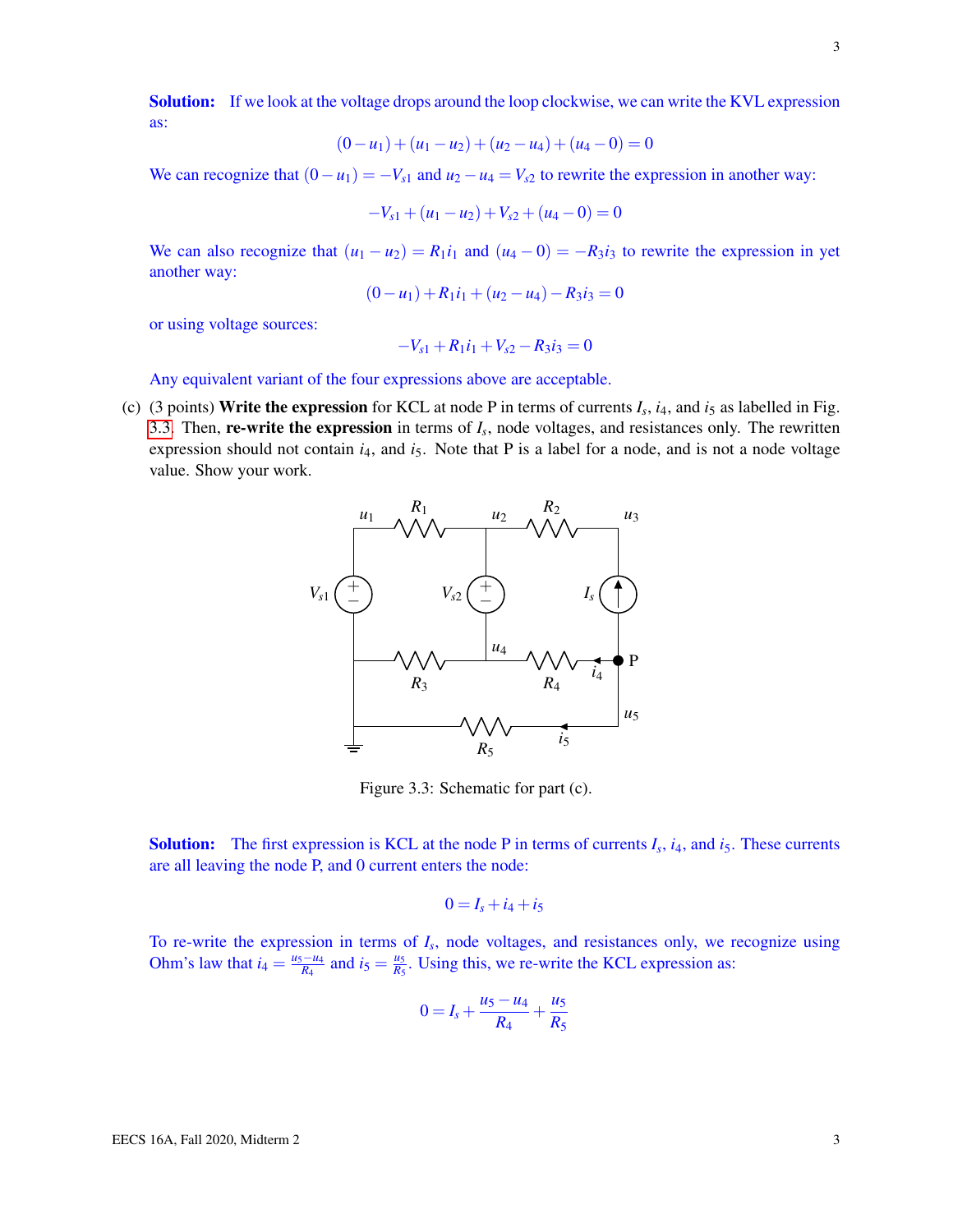<span id="page-3-0"></span>(d) (2 point) Given the node voltage  $u_4 = 3V$  in Fig. [3.4,](#page-3-0) find the node voltage  $u_2$ . Justify your answer. *Hint: You should not have to do many calculations for this part.*



Figure 3.4: Schematic for parts (d) and (e).

**Solution:**  $u_2 = u_4 + 3V = 6V$ .

<span id="page-3-1"></span>(e) (3 point) How would you connect an ammeter to this circuit to measure current flowing through the 3Ω resistor in Fig. [3.4?](#page-3-0) Recall that an ammeter is a device that measures current, and its symbol is shown in Fig. [3.5.](#page-3-1) In your answer sheet, redraw the full schematic from Fig. [3.4](#page-3-0) with the ammeter connected correctly.

$$
\overbrace{\phantom{aaaaa}}^{A}
$$

Figure 3.5: Ammeter symbol.

Solution: The ammeter must be placed in series with the element the current is passing through. As such, it must be placed in series with the  $3\Omega$  resistor. It can be placed on either side of the resistor.



Figure 3.6: Ammeter placement to measure current flowing through the  $3\Omega$  resistor.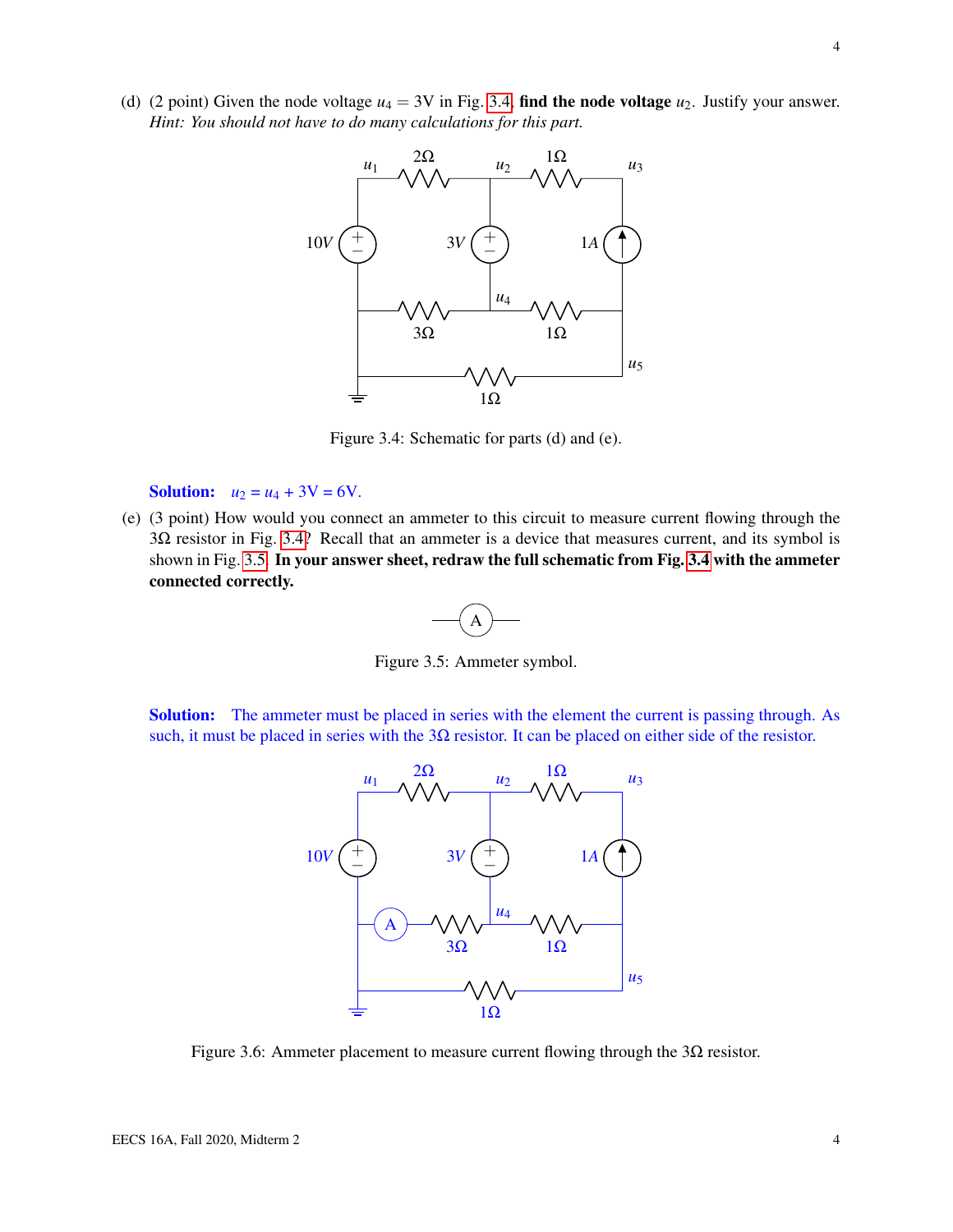#### 4. Take a Load Off (9 points)

*Your 16A TA Amanda is an undergraduate researcher in Berkeley's power electronics lab, where she is working on building power converters to drive motors on electric aircraft.*

As a part of her project, Amanda is building a piece of test equipment known as a resistive load bank. You are helping her do the calculations!

(a) (2 points) Consider the model in Figure [\(4.1\)](#page-4-0) for the resistive load bank.

<span id="page-4-0"></span>The load resistor  $R_L = 100 \Omega$  and  $V_S = 100 V$ . When the switch is closed, what is value of the power dissipated by  $R_L$ ? Show your work. The switch is ideal for this part, i.e. it acts a wire when it is closed.



Figure 4.1: Model of resistive load bank in a circuit.

Solution:

$$
P = \frac{V_S^2}{R_L}
$$

$$
P = \frac{100^2}{100}
$$

$$
P = 100 \,\mathrm{W}
$$

(b) (3 points) Consider again the circuit from Figure [\(4.1\)](#page-4-0) with the switch closed. Assume that the load resistor  $R_L = 100 \Omega$  can dissipate a max of  $P_{\text{max}} = 2.5 \text{ kW} = 2.5 \cdot 10^3 \text{ W}$  without exceeding thermal limitations. What is that maximum value of  $V<sub>S</sub>$  you can use without exceeding the thermal limits? Show your work. You may assume the switch is ideal, i.e., it acts a wire when it is closed. Solution: Consider when the switch is closed; the power dissipated by the resistor is

$$
P_{\text{max}} = \frac{V_{\text{S,max}}^2}{R_{\text{L}}}
$$

Solving for  $V_{S,max}$ :

$$
V_{\text{S,max}} = \sqrt{P_{\text{max}} R_{\text{L}}}
$$

$$
V_{\text{S,max}} = \sqrt{(2.5 \cdot 10^3)(100)}
$$

$$
V_{\text{S,max}} = 500 \,\text{V}
$$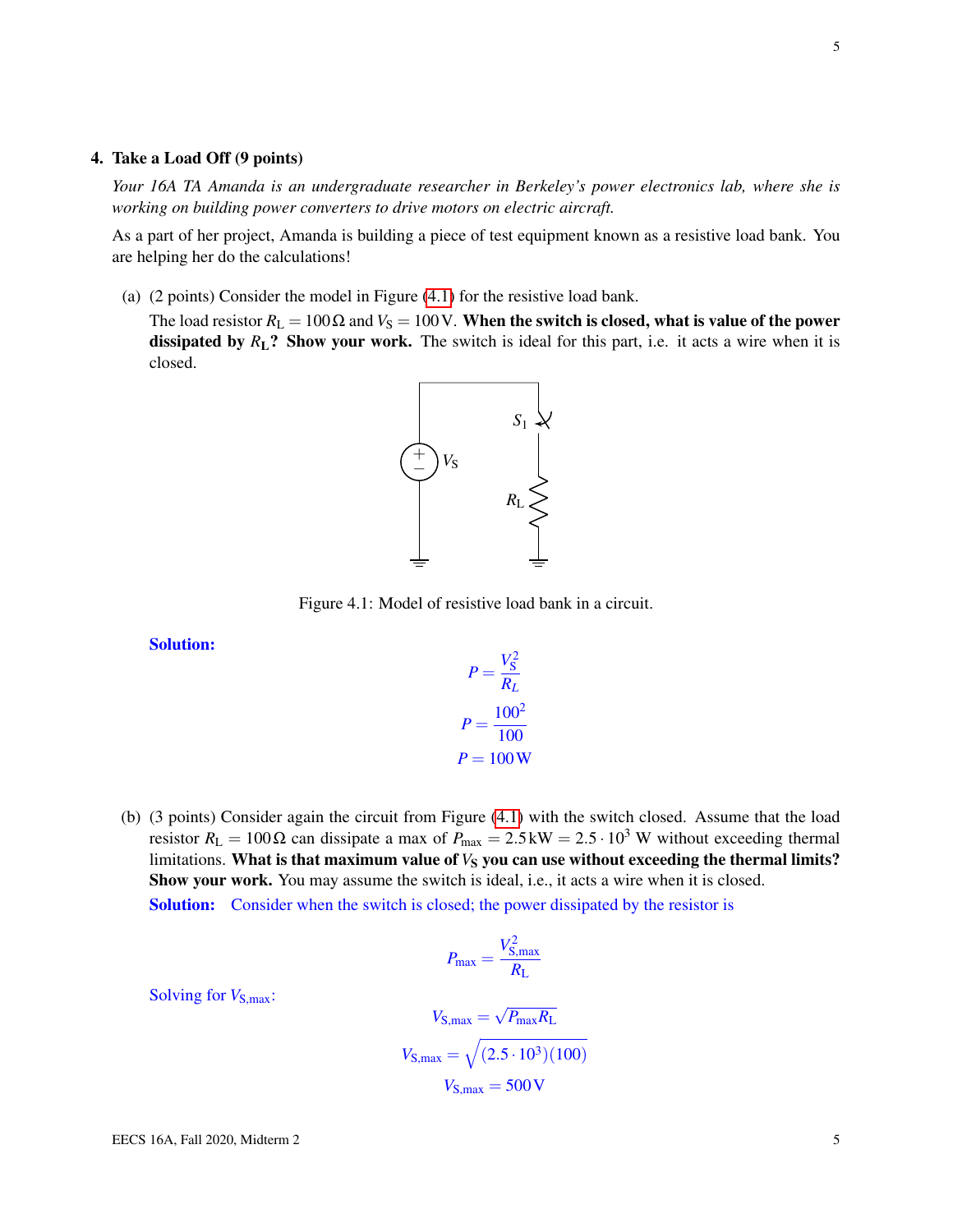<span id="page-5-0"></span>(c) (4 points) For this part, we will no longer assume the switch is ideal; instead, the closed switch has a nonzero on-resistance *R*on, as shown in Figure [\(4.2\)](#page-5-0). You found the *R*on dissipating 2.5W at load current  $I_L = 5$  A, as shown in Figure [\(4.2\)](#page-5-0). What is the value of  $R_{on}$ ? Show your work.



Figure 4.2: Resistive load bank in a circuit with a non-ideal switch.

Solution: Consider when the switch is closed; the power dissipated by the resistor is

Solving for *R*on:

$$
R_{\text{on}} = \frac{P_{\text{sw}}}{I_{\text{L}}^2}
$$

$$
R_{\text{on}} = \frac{2.5}{5^2}
$$

$$
R_{\text{on}} = 0.1 \Omega
$$

$$
P_{\text{sw}} = I_{\text{L}}^2 R_{\text{on}}
$$

$$
R_{\text{on}} = \frac{P_{\text{sw}}}{I_{\text{L}}^2}
$$

$$
R_{\text{on}} = \frac{2.5}{5^2}
$$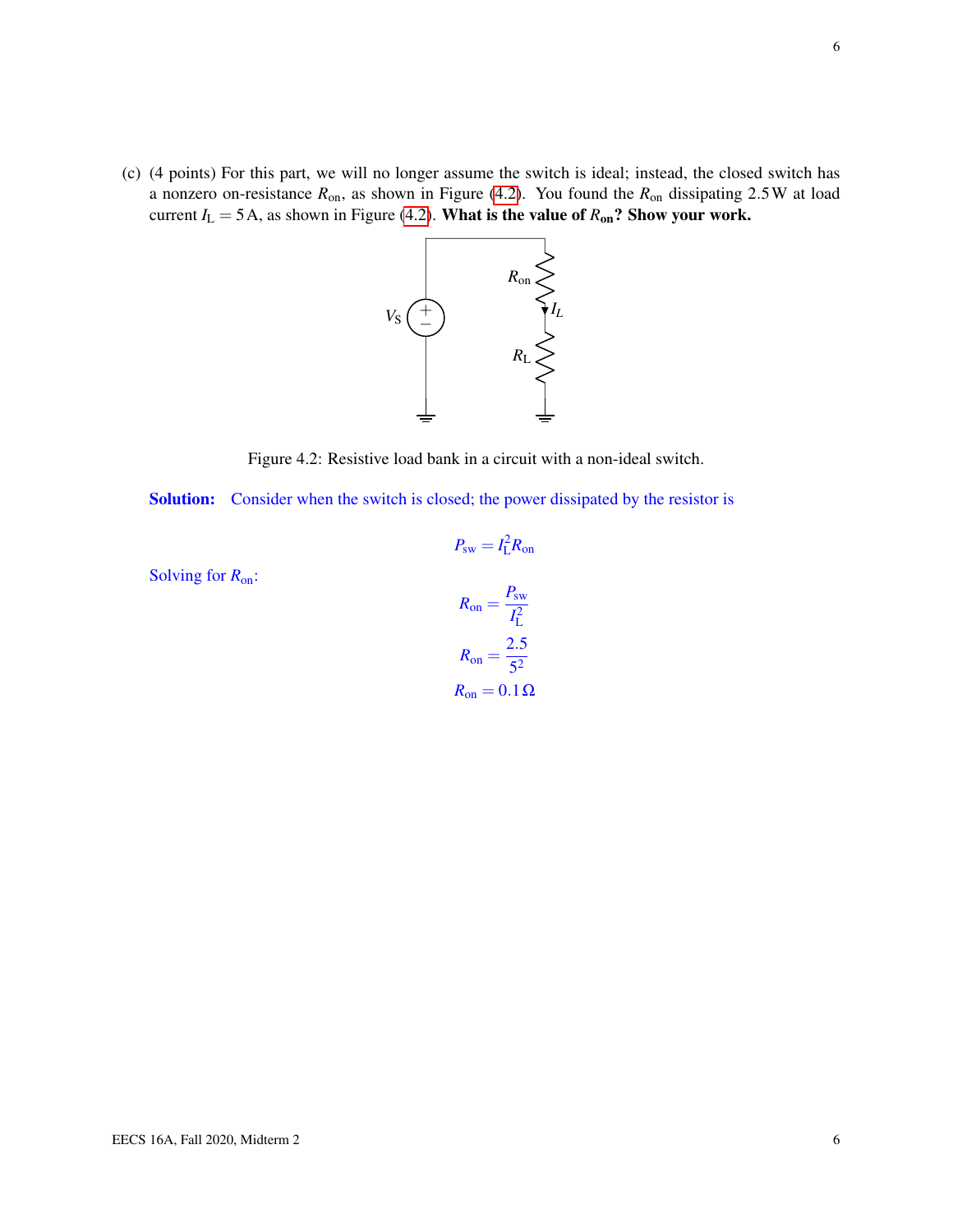#### 5. Stay Tuned (15 points)

*PG&E just announced another power outage and you desperately need a radio transmitter to battle the impending telecommunication doom! You need to build an antenna tuner, which is a variable resistor to control the power of the transmitter signal.*

<span id="page-6-0"></span>This tuner consists of two identical resistive bars (*M*<sup>1</sup> and *M*2) of length *L*, and a cross-sectional area of *A*, as shown in Figure [5.1.](#page-6-0) The strips are made of a material with resistivity  $\rho$ . The resistive bars are connected with ideal electrical wires in the following configuration:



Figure 5.1: Resistive metal bars connected through ideal wires.

(a) (4 points) Let  $R_{UV}$  be the equivalent resistance between nodes *U* and *V* in Figure [5.1.](#page-6-0) Write an expression for  $R_{UV}$  in terms of  $L$ ,  $A$ ,  $\rho$  and other numerical values. Show your work. Solution:  $M_1$  and  $M_2$  have the following resistances:

$$
R_{M1} = \frac{\rho L}{A};
$$
  

$$
R_{M2} = \frac{\rho L}{A}.
$$

These two resistors are connected in series. So the equivalent resistance is given by

$$
R_{UV} = R_{M1} + R_{M2} = \frac{\rho L}{A} + \frac{\rho L}{A} = \frac{2\rho L}{A}.
$$

(b) (6 points) The resistive bar  $M_1$  is flexible, so if we press any point on it a contact is made between  $M_1$ and  $M_2$ . As shown in Figure [5.2,](#page-7-0) a sliding contact is used to make a contact at position  $x_0$ .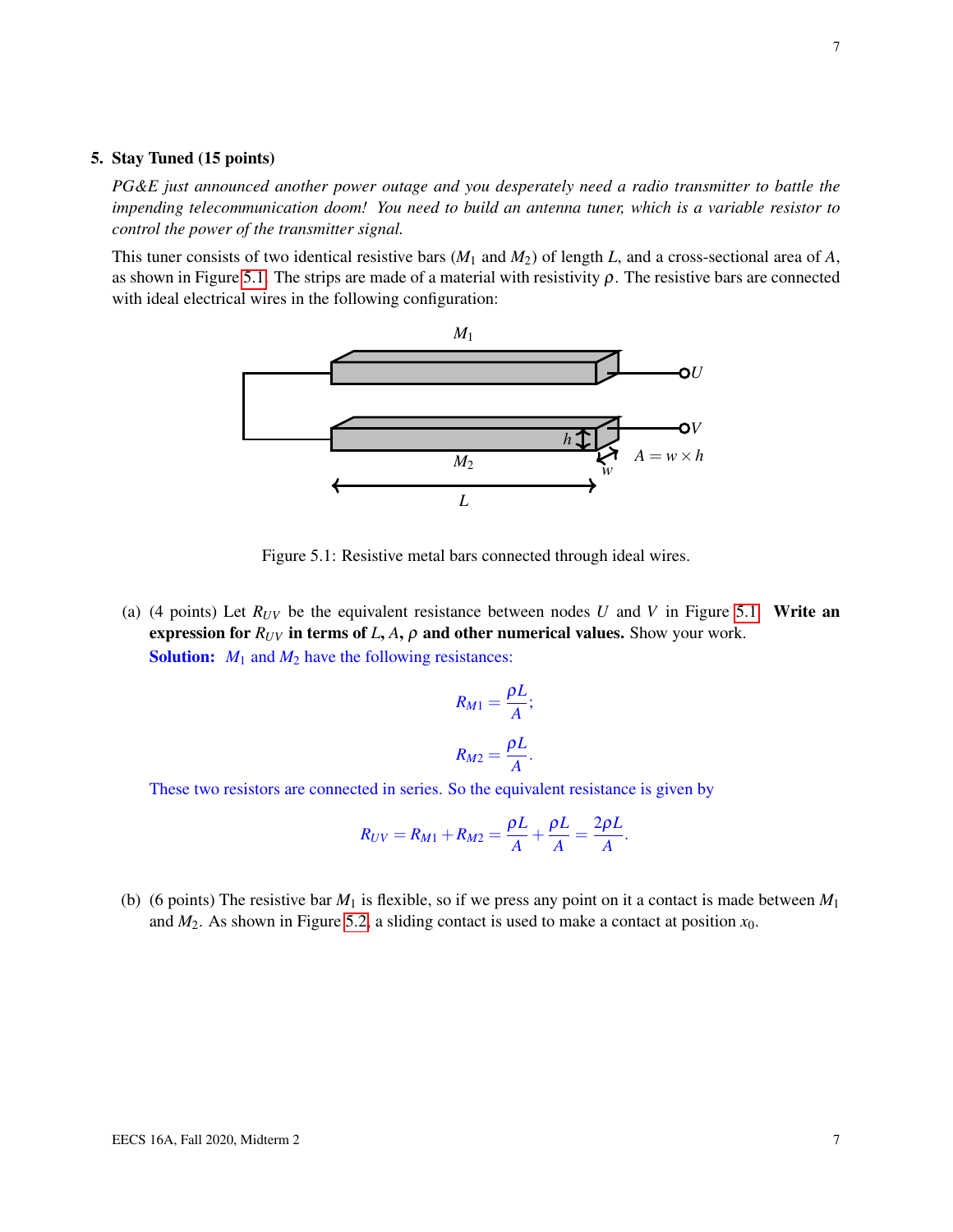<span id="page-7-0"></span>

Figure 5.2: Sliding switch making a contact between *M*<sup>1</sup> and *M*2.

- (i) Draw a circuit diagram that represents the scenario in Figure [5.2.](#page-7-0) The sliding contact has no resistance and acts like a wire when the contact is made. *Hint: Your diagram should have four resistors.*
- (ii) Express the equivalent resistance between nodes *U* and *V*, i.e.,  $R_{UV}$  in terms of *L*,  $x_0$ , *A*,  $\rho$ and other numerical values, when the sliding contact is present.
- (iii) Assume  $x_0 = 8$ cm,  $L = 10$ cm,  $A = 10^{-3}$ cm<sup>2</sup>, and  $\rho = 5 \times 10^{-3}$  Ωcm. Find the value of  $R_{UV}$  when the sliding contact is present. Show your work.

#### Solution:

(i) The sliding contact can be modeled as a wire with no resistance. The segments of  $M_1$  on both sides of the contact can be modeled as two resistors:  $R_1$  and  $R_2$ . Similarly the segments of  $M_2$ on both sides of the contact can be modeled as two resistors  $R_3$  and  $R_4$ . So the circuit diagram representing the metal strips with sliding contact is the following:



(ii) The resistances in the diagram are given by:

$$
R_1 = \frac{\rho x_0}{A}
$$
,  $R_2 = \frac{\rho (L - x_0)}{A}$ ,  $R_3 = \frac{\rho x_0}{A}$ , and  $R_4 = \frac{\rho (L - x_0)}{A}$ 

 $R_1$  and  $R_3$  are shorted by the sliding contact, so they are not not going to contribute to the equivalent resistance. This means that if we apply a voltage across terminals *U* and *V*, no current will go through *R*<sup>1</sup> and *R*3, as the sliding contact offers a path with zero resistance. The equivalent resistance  $R_{UV}$  is given by the series combination of  $R_2$  and  $R_4$  only:

$$
R_{UV} = R_2 + R_4 = \frac{\rho(L - x_0)}{A} + \frac{\rho(L - x_0)}{A} = \frac{2\rho(L - x_0)}{A}.
$$

(iii) The value of  $R_{UV}$  can be found by plugging in  $p = 8$ cm in the above equation:

$$
R_{UV} = \frac{2\rho(L-8)}{A} = \frac{2 \times 5 \times 10^{-3} \Omega \text{cm} (10 \text{cm} - 8 \text{cm})}{10^{-3} \text{cm}^2} = 20 \Omega.
$$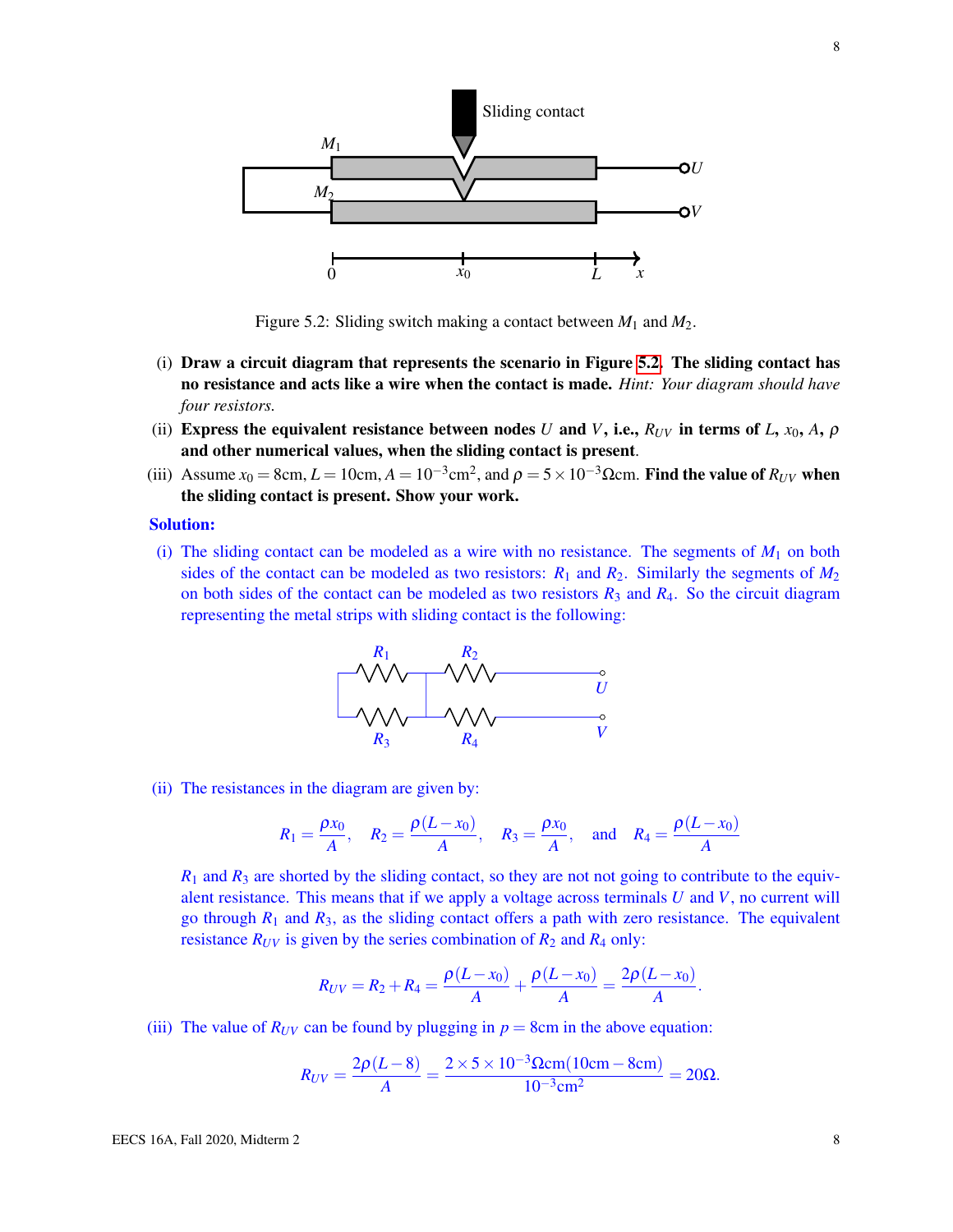<span id="page-8-0"></span>(c) (5 points) Now let us model the transmitter as a voltage source  $V_S$ , in series with a resistor  $R_S$ , while our antenna tuner is represented by  $R_{UV}$ . The circuit model is shown in Figure [5.3:](#page-8-0)



Figure 5.3: Circuit model for the radio transmitter.

In order to prevent damage to the tuner, we need to make sure that the current through *RUV* never exceeds 0.1A. Assuming  $20\Omega \le R_{UV} \le 80\Omega$  and  $R_S = 50\Omega$ , find the maximum allowable value of *V*<sub>S</sub>, so that  $I_{UV} \leq 0.1$ A for the full range of  $R_{UV}$ . Show your work.

**Solution:** Resistances  $R_S$  and  $R_{UV}$  are in series, so their equivalent is given by  $R_{eq} = R_S + R_{UV}$ . So using Ohm's law we can calculate  $I_{UV}$ :

$$
I_{UV} = \frac{V_S}{R_{eq}}
$$

$$
\implies I_{UV} = \frac{V_S}{R_{UV} + R_S}
$$

Now the current  $I_{UV}$  will be maximum when  $R_{eq}$  is minimum, i.e. when  $R_{UV}$  is minimum. So the minimum  $I_{UV,max} = 0.1A$  will occur when  $R_{UV} = R_{UV,min} = 20\Omega$ . So we have:

$$
I_{UV,max} = \frac{V_{S,max}}{R_{UV,min} + R_S}
$$
  
\n
$$
\implies 0.1 \text{A} = \frac{V_{S,max}}{20 \Omega + 50 \Omega}
$$
  
\n
$$
\implies V_{S,max} = 7 \text{V}
$$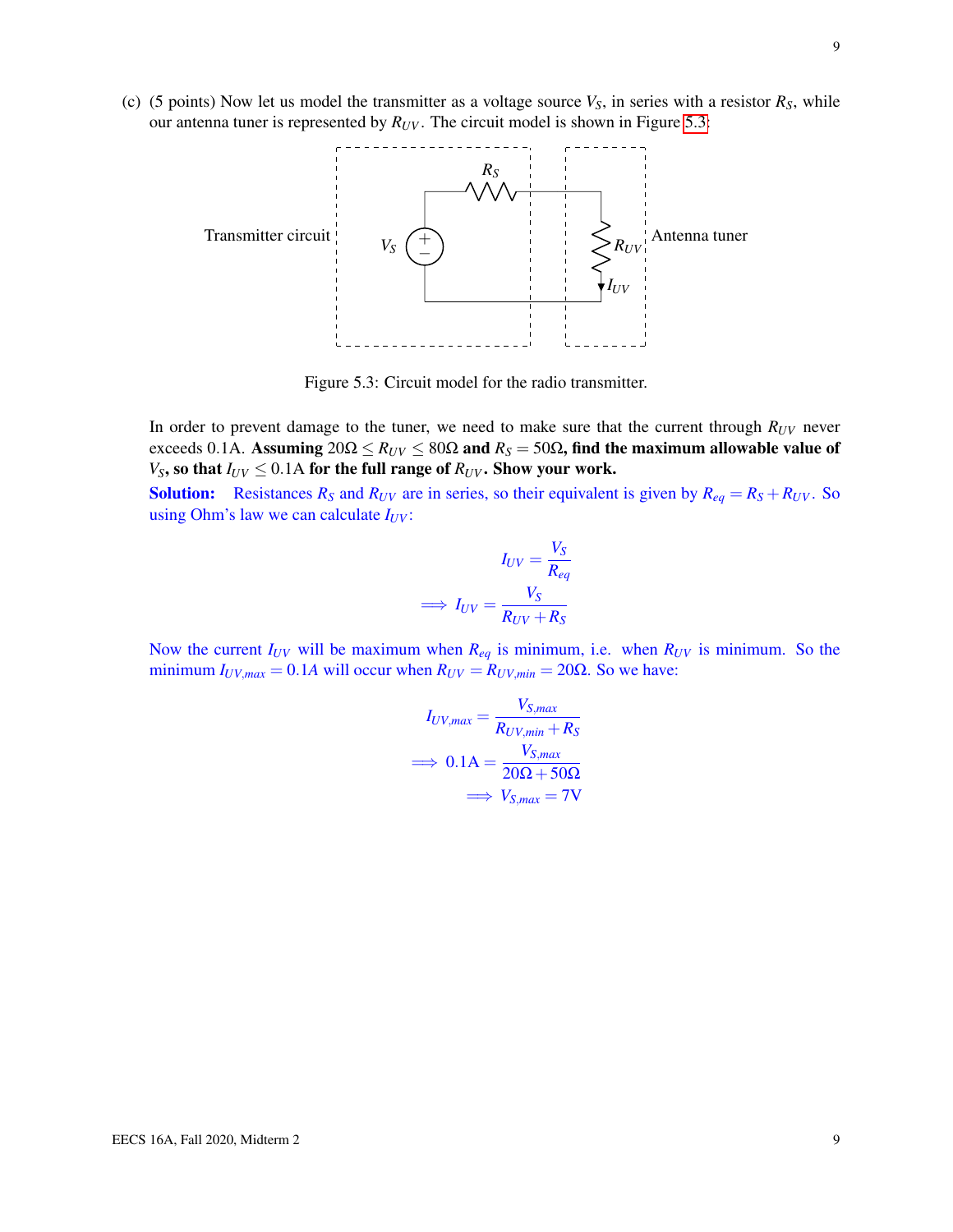#### 6. Resistive Touchscreens (15 points)

<span id="page-9-0"></span>We have an H-shaped grid of resistors as shown in Fig. [6.1](#page-9-0) that we would like to use as a touchscreen. Points *P*00, *P*10, *P*01, *P*11, *P*02, and *P*<sup>12</sup> are depicted by the black dots. Throughout this question, measuring a voltage at a certain point means connecting the **+** terminal of a voltmeter to the black dot corresponding to that point and the **-** terminal of the voltmeter to the ground node. Note that all resistors are 1kΩ.



Figure 6.1: A schematic of the H-shaped resistive touchscreen.

(a) (3 points) What are the voltages measured at each of the 6 points  $P_{00}$ ,  $P_{10}$ ,  $P_{01}$ ,  $P_{11}$ ,  $P_{02}$ , and  $P_{12}$  in Fig. [6.1?](#page-9-0) Show your work.

**Solution:**  $P_{00}$  and  $P_{10}$  are connected to ground, so  $P_{00} = P_{10} = 0V$ .  $P_{02}$  and  $P_{12}$  are connected to the supply node, so  $P_{02} = P_{12} = 5V$ . Since all the resistor values are equal, we have symmetry in the circuit, and the voltages at the intermediate points  $P_{01}$  and  $P_{11}$  are the same. Therefore, there is no current flowing through the horizontal resistor, i.e. there is no voltage drop across that resistor. So we can remove it from our calculations. Doing so, we are simply left with voltage division:  $P_{01} = P_{11}$  $5V\frac{R}{R+R} = 2.5V.$ 

(b) (3 points) Can we determine the horizontal position (*x*-coordinate) of touch using this touchscreen in Fig. [6.1?](#page-9-0) Can we determine the vertical position (*y*-coordinate) of touch using this touchscreen? For each direction, if you can, explain why. If you cannot, explain why not. Note that the *x* and *y* axes are drawn on the figure for your convenience.

**Solution:** We cannot determine the horizontal position since the voltage does not change if we move between points horizontally. Specifically,  $P_{00} = P_{10}$ ,  $P_{01} = P_{11}$ , and  $P_{02} = P_{12}$ , so the voltage does not change if we only change the x-coordinate.

We can determine determine the vertical position since the voltage changes if we move between points vertically. Specifically,  $P_{00} \neq P_{01} \neq P_{02}$  and  $P_{10} \neq P_{11} \neq P_{12}$ , so we detect a voltage change if we change the y-coordinate.

*Question continues on next page.*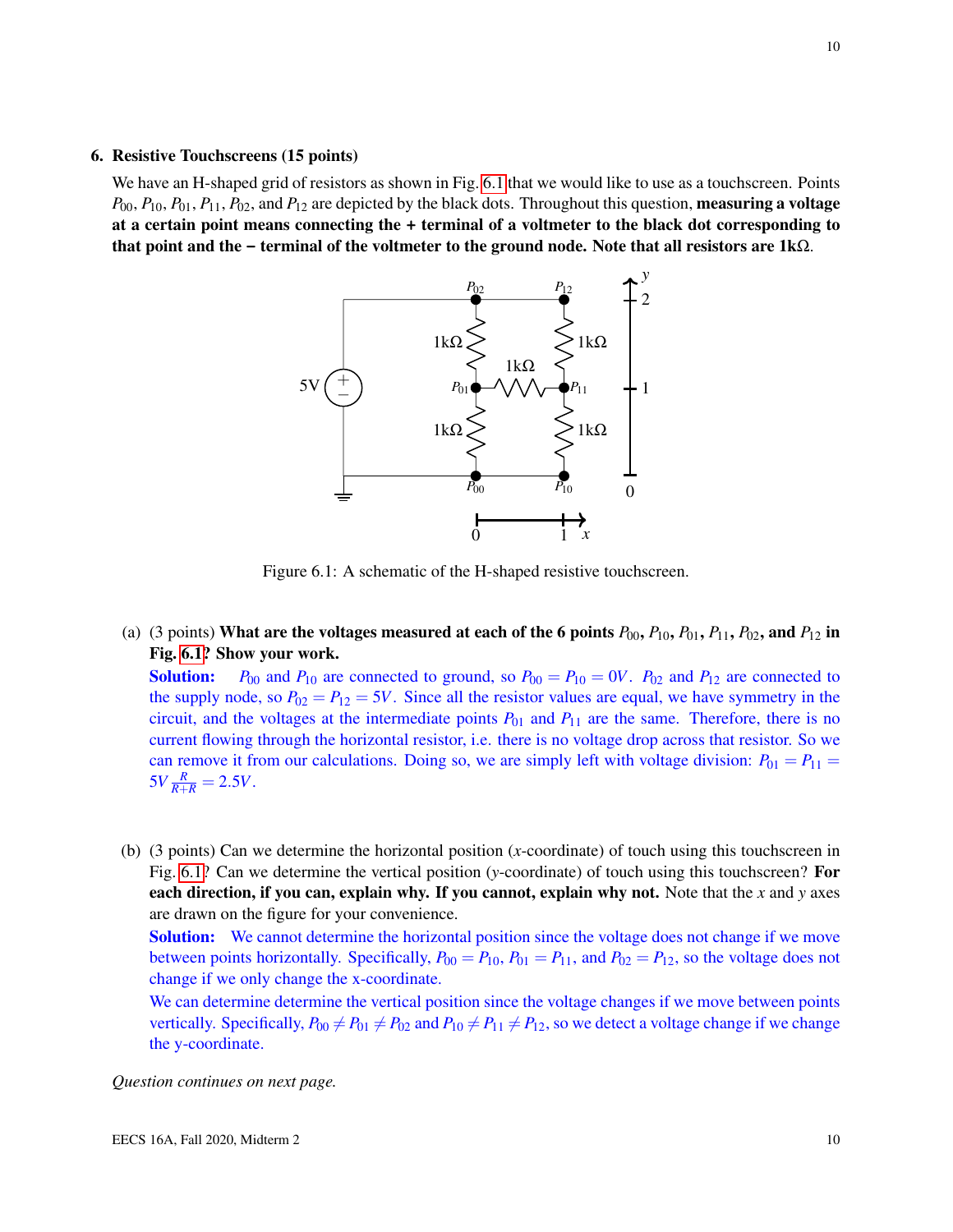- (c) (6 points) Your friend at Stanford proposes using a different resistive touchscreen shown in Fig. [6.2.](#page-10-0) Note that there is a mix of  $1k\Omega$  and  $2k\Omega$  resistors, and they accidentally connected a wire between  $P_{11}$  and  $P_{10}$ .
	- (i) Your friend claims to measure a voltage of 0V. Can you identify where the touch happened? If a point exists, write it. If multiple points exist, list them. If no points exist, say so. **Explain your** answer. Note that the measurement circuit is not shown in the figure.
	- (ii) Then your friend claims to measure a voltage of 2.5V. Can you identify where the touch happened? If a point exists, write it. If multiple points exist, list them. If no points exist, say so. **Explain** your answer. Note that the measurement circuit is not shown in the figure.

<span id="page-10-0"></span>

Figure 6.2: A touchscreen proposed by your Stanford friend for part (c).

#### Solution:

- (i) We can identify at which points the touch occurs, however we cannot identify the point uniquely since multiple points have a voltage of 0V. These points are  $P_{00}$ ,  $P_{10}$ , and  $P_{11}$ , since they are all connected to ground (i.e.  $P_{00} = P_{10} = P_{11} = 0V$ ).
- (ii) We'd like to re-draw a simplified circuit. Note that the  $2k\Omega$  resistor between  $P_{11}$  and  $P_{10}$  are connected to ground on both sides, so we can remove that resistor. We can also note that  $P_{11}$  is a ground node. We can re-draw the the circuit to solve for the voltage at  $P_{01}$ :



Note that we have two parallel resistors, each of 2kΩ, connecting  $P_{01}$  to ground. We can therefore re-draw the circuit as: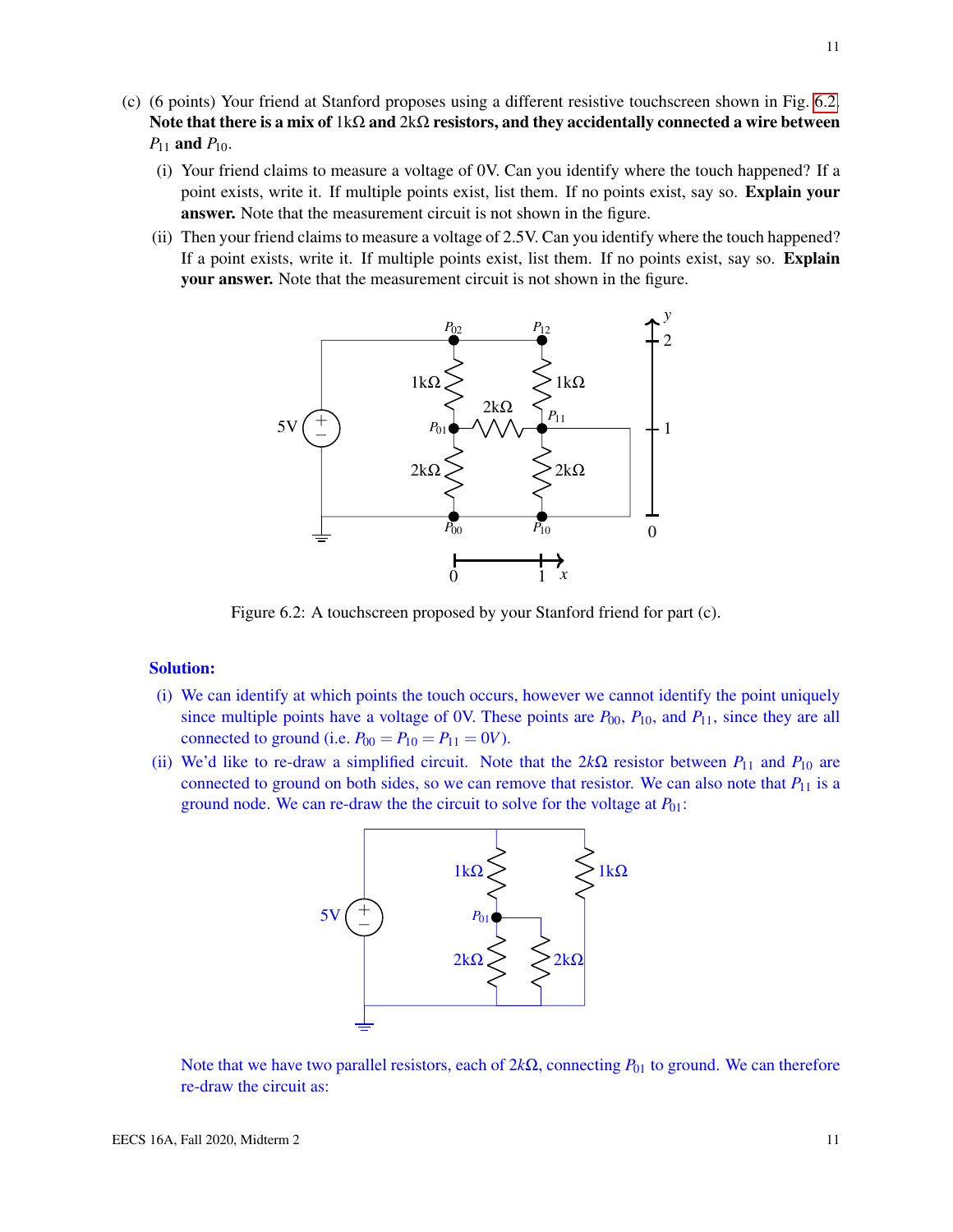

We can therefore solve for the voltage at  $P_{01}$  as a voltage division of 5V:  $P_{01} = 5V \frac{1k\Omega}{1k\Omega + 1k\Omega} = 2.5V$ . No other point on the circuit has this voltage. Therefore, yes, we can identify where the touch happened, and we can do so uniquely as there is only one point that exists with this voltage:  $P_{01}$ .

<span id="page-11-0"></span>(d) (3 points) You are now given the resistor grid shown in Fig. [6.3.](#page-11-0) Your goal is to uniquely determine the horizontal position (*x*-coordinate) of a touch. How would you connect your voltage source to do this? In your answer sheet, redraw the full circuit with the voltage source terminals connected to the correct nodes.



Figure 6.3: Resistor grid for part (d).

#### Solution:

Any connection that results in unique voltages along x-axis is valid. For this grid, this occurs when the terminals of the voltage source are connected to points with different x-coordinates. For example, in the solution below, voltages at  $x=2$  (i.e.  $Q_{20}$  and  $Q_{21}$ ) are all 5V,  $x=1$  (i.e.  $Q_{10}$  and  $Q_{11}$ ) are all 2.5V, and  $x=0$  (i.e.  $Q_{00}$  and  $Q_{01}$ ) are all 0V. Voltages in y-axis are ambiguous.

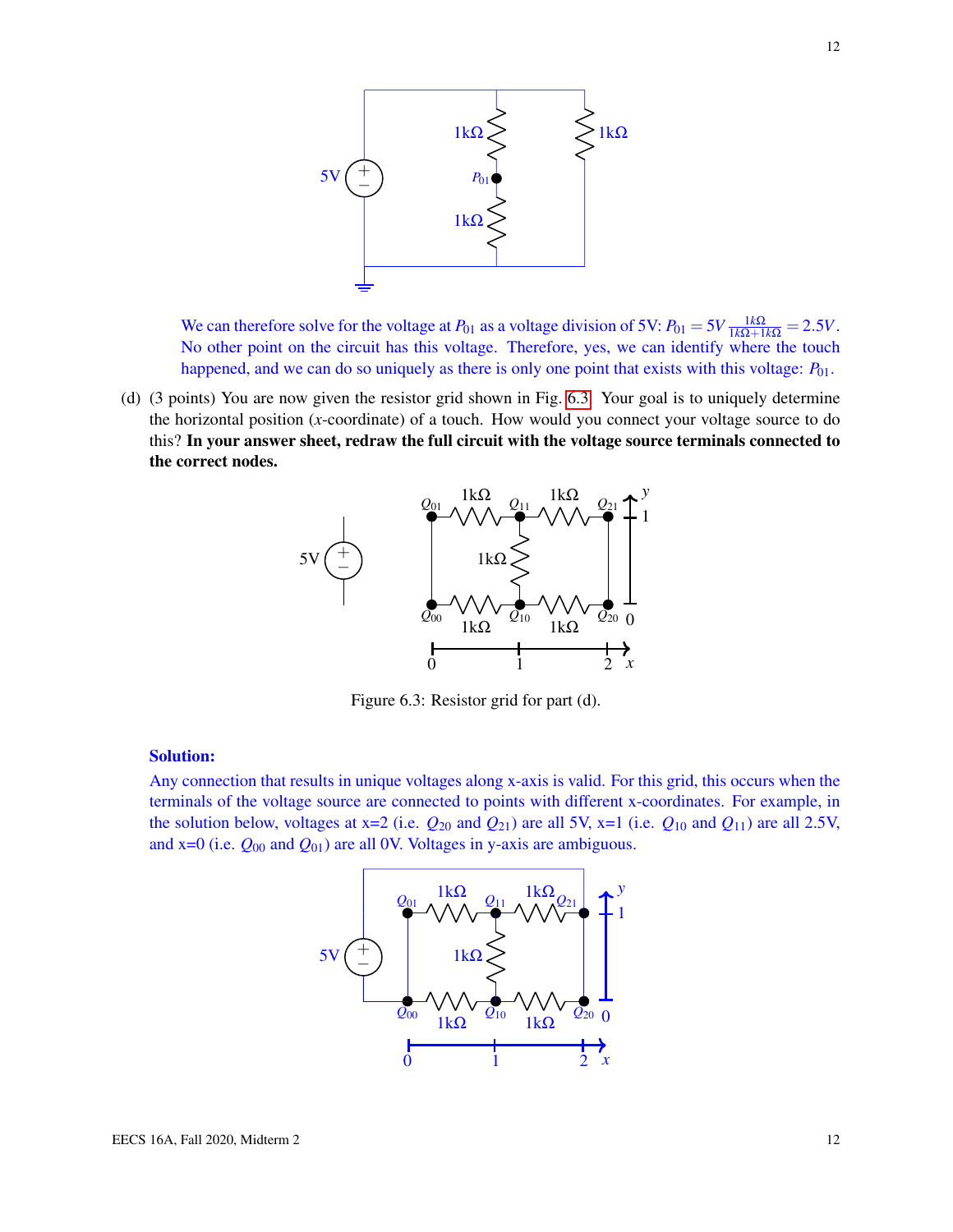

Any equivalent schematic of the two configurations above is acceptable.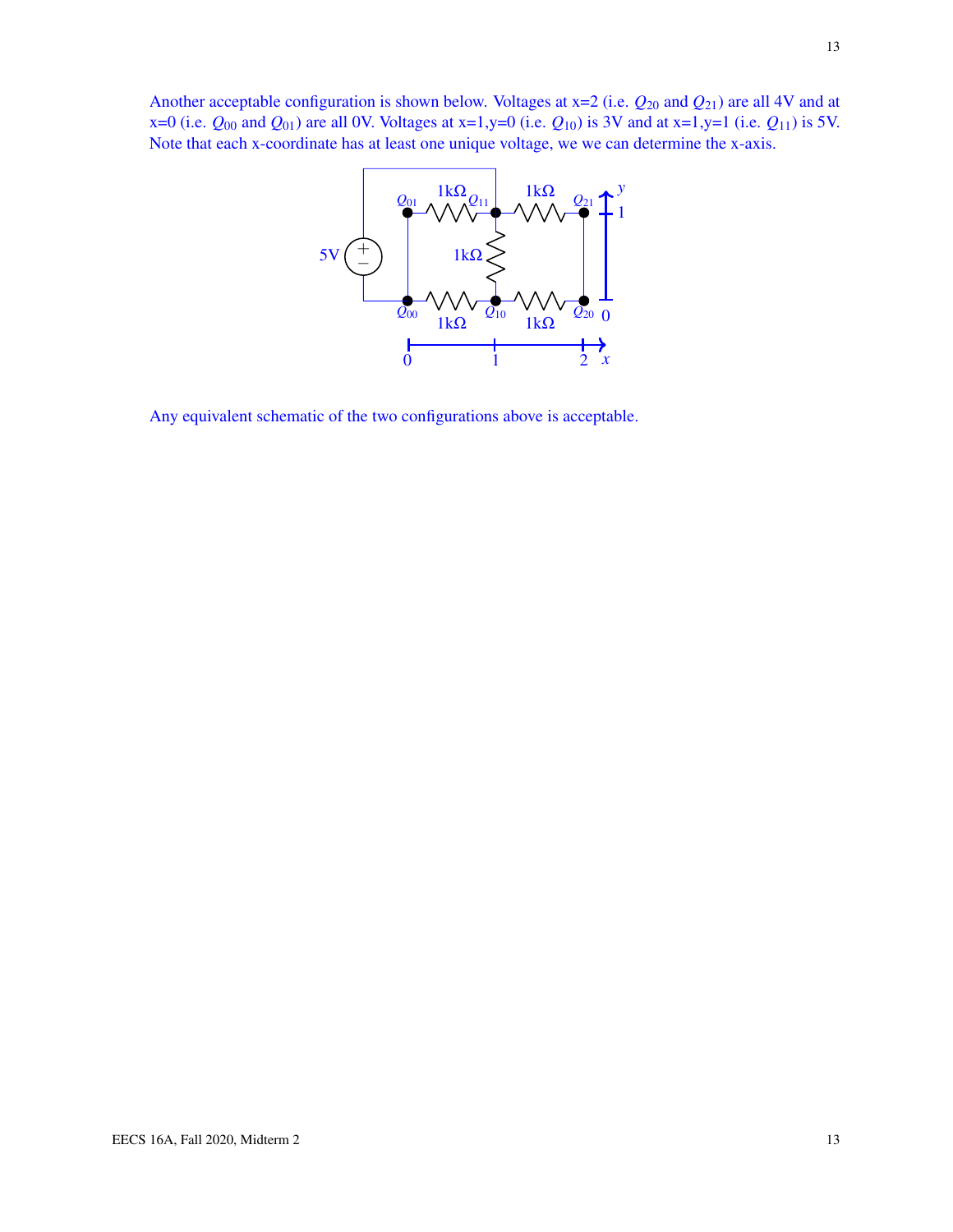#### 7. Superposition (23 points)

For this question, we will analyze the circuit shown below with the two current sources of strength *I<sup>A</sup>* and *I<sup>B</sup>* as inputs. It may be observed that the network of resistors shown in the circuit is symmetric. We will first solve this circuit for symmetric inputs  $I_A = I_B$ , and then for anti-symmetric inputs  $I_A = -I_B$ . Using these two results, we we will solve the circuit for arbitrary inputs *IA*, *IB*.



(a) (6 points) Consider the following circuit in Fig. [7.1](#page-13-0) with symmetric inputs,  $I_A = I_B = 1$ A. Using superposition, solve for the node voltages at the nodes marked  $u_1$ ,  $u_2$  and  $u_3$ . Show your work and justify your answer.

<span id="page-13-0"></span>*(Hint: You should find that the node voltages*  $u_1$  *and*  $u_3$  *will be the same, that is,*  $u_1 = u_3$ *.)* 



Figure 7.1: Schematic for part (a).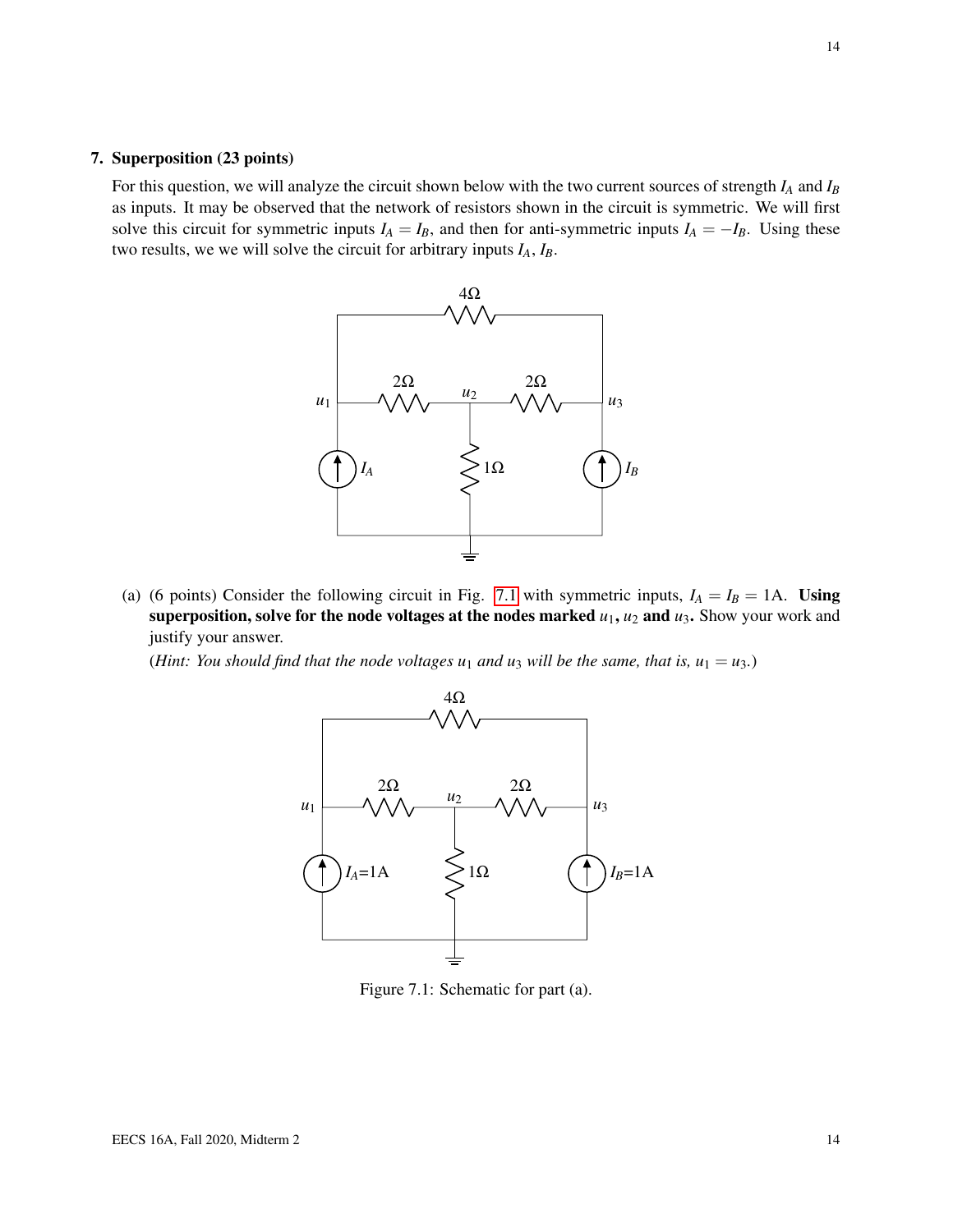### Solution: Current source *I<sub>B</sub>* zeroed out.



We show one solution approach using series/parallel equivalence and Ohm's law. We can redraw this circuit as follows:



Using Ohm's Law and noting that  $2||6 = 1.5$  we find

$$
u_{2a} = I_A \cdot 1\Omega = 1 \text{ V}
$$
  

$$
u_{1a} = u_{2a} + I_A \cdot 1.5\Omega = 2.5 \text{ V}
$$

To find  $u_{3a}$ , we note that the current flowing through the  $4\Omega$  and  $2\Omega$  resistors in the top branch clockwise is (using Ohm's Law):

$$
I_{top} = \frac{(u_{1a} - u_{2a})V}{6\Omega} = \frac{1.5V}{6\Omega} = 0.25 A.
$$

And then applying Ohm's Law again across the  $4\Omega$  resistor, we find:

$$
u_{1a} - u_{3a} = I_{top} \cdot 4\Omega = 0.25 \text{ A} \cdot 4\Omega = 1 \text{ V}
$$
  
\n
$$
\Rightarrow u_{3a} = u_{1a} - 1 \text{ V} = 2.5 \text{ V} - 1 \text{ V} = 1.5 \text{ V}.
$$

So we have found:

$$
u_{1a} = 2.5 \text{ V}
$$
  

$$
u_{2a} = 1 \text{ V}
$$
  

$$
u_{3a} = 1.5 \text{ V}.
$$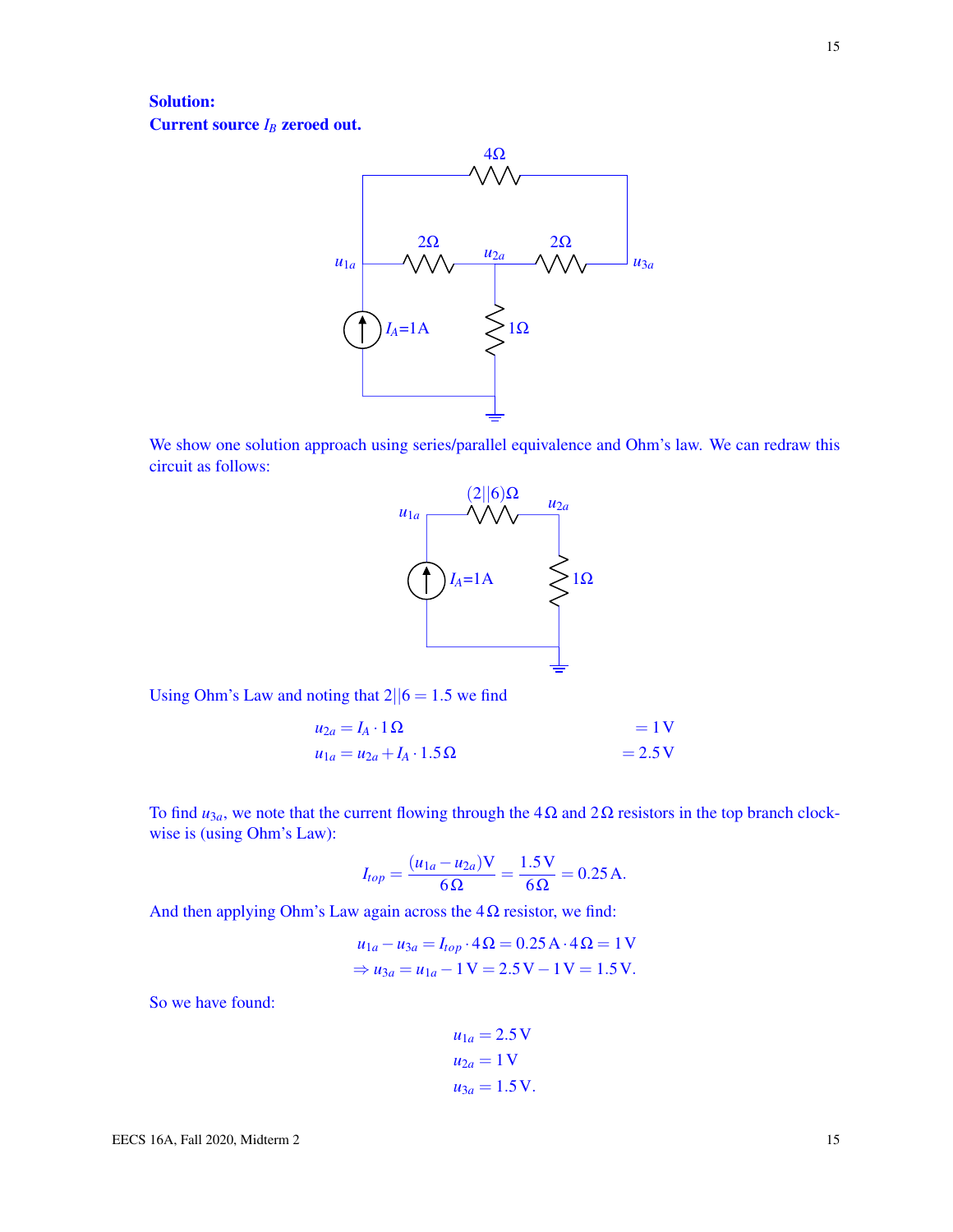Current source *I<sup>A</sup>* zeroed out.



This circuit is very similar to when  $I_B$  is zeroed out, just with the relative positions of the nodes with respect to the active current source modified. So we can observe that:

| $u_{1b} = u_{3a}$ | $=1.5V$    |
|-------------------|------------|
| $u_{2h} = u_{2a}$ | $=1V$      |
| $u_{3b} = u_{1a}$ | $= 2.5 V.$ |

Both current sources *I<sup>A</sup>* and *I<sup>B</sup>* active. We simply find the sum to see what happens when both *I<sup>A</sup>* and *I<sub>B</sub>* are active.

| $u_1 = u_{1a} + u_{1b}$ | $= 2.5V + 1.5V = 4V$   |
|-------------------------|------------------------|
| $u_2 = u_{2a} + u_{2b}$ | $=1V+1V=2V$            |
| $u_3 = u_{3a} + u_{3b}$ | $= 1.5V + 2.5V = 4V$ . |

(b) (6 points) Consider the following circuit in Fig. [7.2](#page-15-0) with anti-symmetric inputs,  $I_A = 1$ A and  $I_B =$ −1A. Using superposition solve for the node voltages at the nodes marked *u*1, *u*<sup>2</sup> and *u*3. Show your work and justify your answer.

<span id="page-15-0"></span>(*Hint: You should find that*  $u_1 = -u_3$ *.*)



Figure 7.2: Schematic for part (b).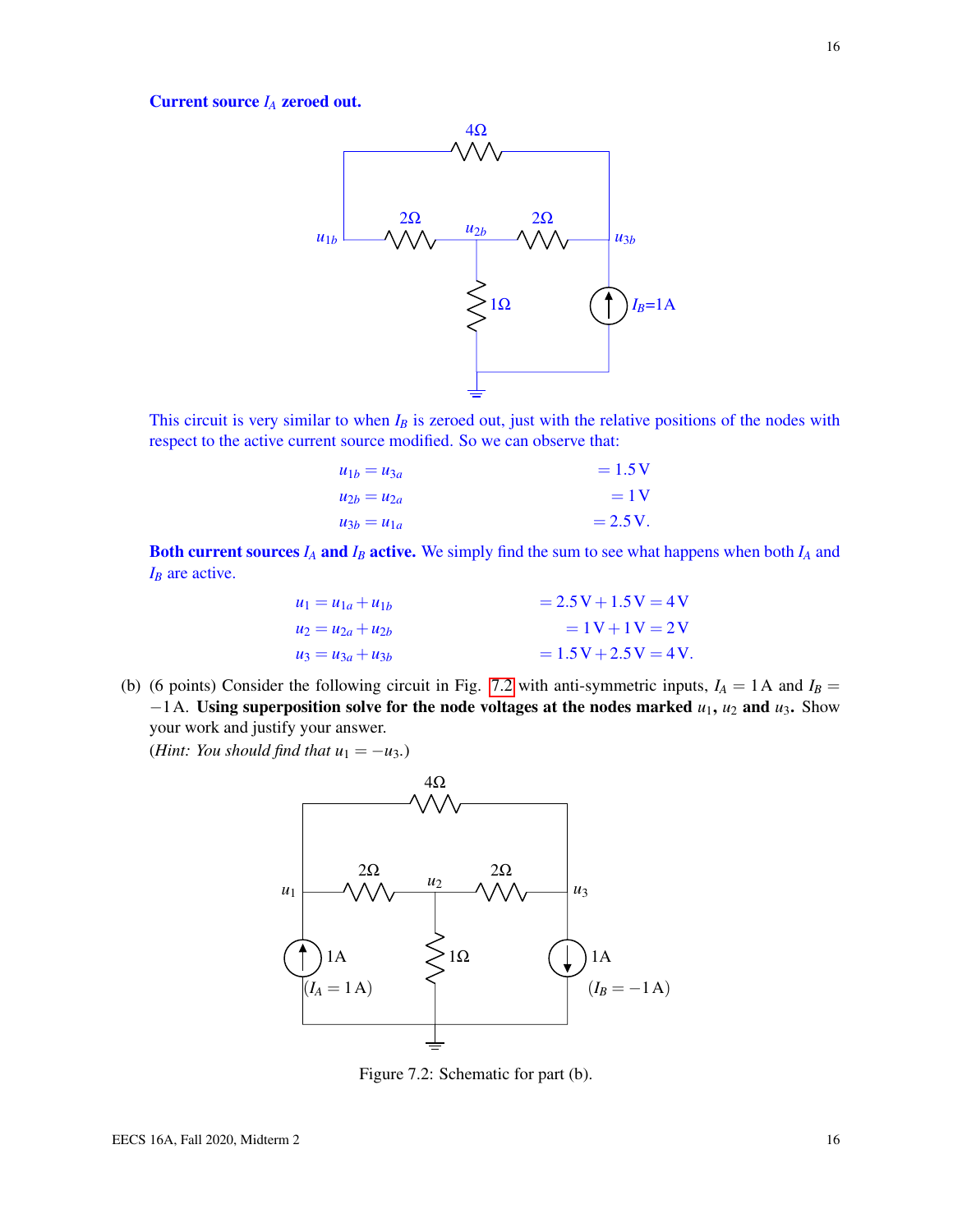Solution: This solution mostly follows the same logic as in part (a). We simply need to account for the different direction of the current source *IB*.

Current source *I<sup>B</sup>* zeroed out.



We analyzed this same circuit in part (a) and arrive at the same results:

$$
u_{1a} = 2.5 \text{ V}
$$
  

$$
u_{2a} = 1 \text{ V}
$$
  

$$
u_{3a} = 1.5 \text{ V}.
$$

Current source *I<sup>A</sup>* zeroed out.



As with part (a), due to symmetry, we can use the results from the case where only the current source *I*<sup>*A*</sup> is active. However, since *I*<sup>*B*</sup> is "flipped" relative to part (a) – i.e. the value of *I*<sup>*B*</sup> is negative – we simply need to scale our answers from part (a) by  $-1$ . Taking the symmetry and sign information into account, we arrive at:

$$
u_{1b} = -u_{3a} = -1.5 \text{ V}
$$
  
\n
$$
u_{2b} = -u_{2a} = -1 \text{ V}
$$
  
\n
$$
u_{3b} = -u_{1a} = -2.5 \text{ V}.
$$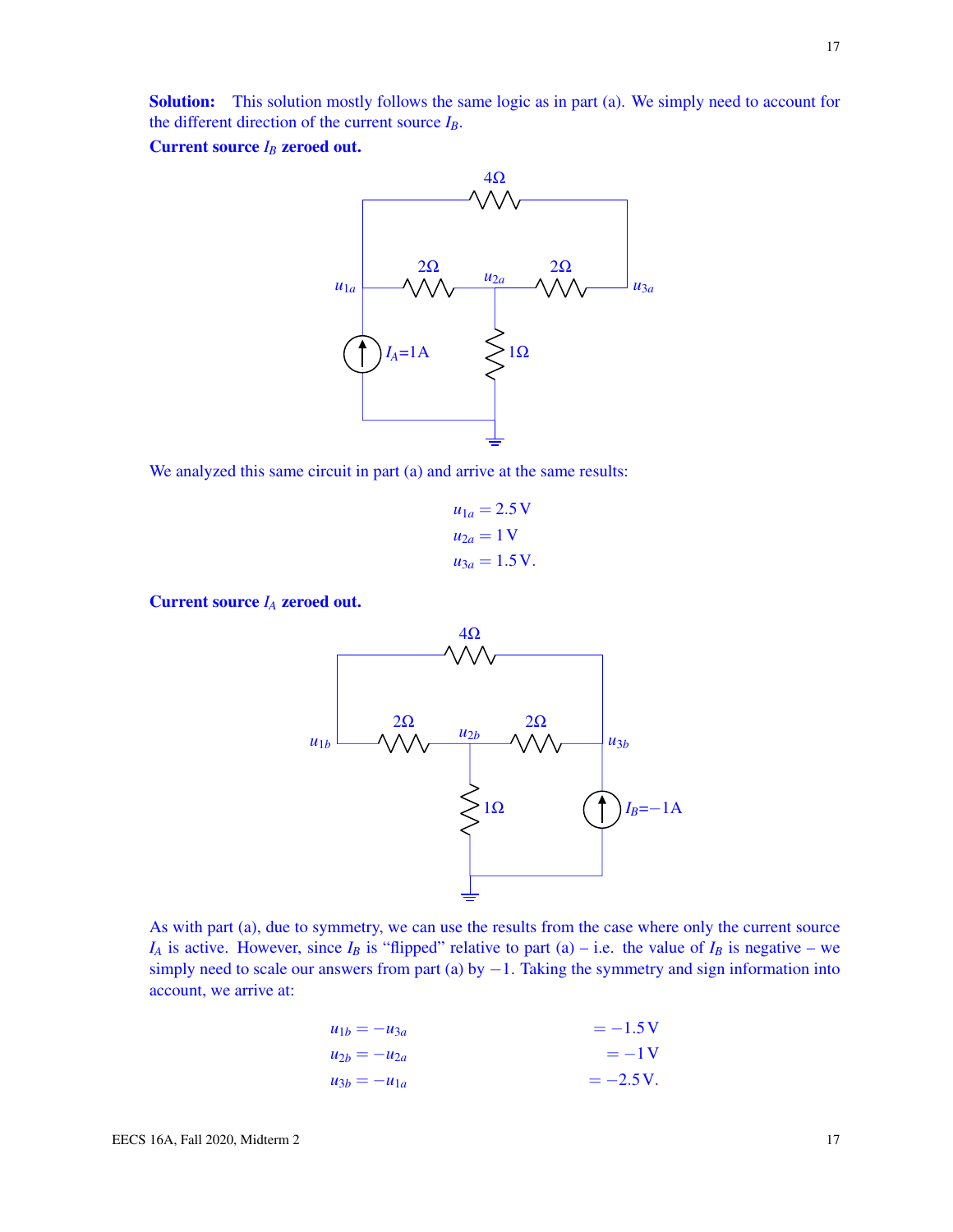$$
u_1 = u_{1a} + u_{1b} = 2.5 \text{ V} - 1.5 \text{ V} = 1 \text{ V} \n u_2 = u_{2a} + u_{2b} = 1 \text{ V} - 1 \text{ V} = 0 \text{ V} \n u_3 = u_{3a} + u_{3b} = 1.5 \text{ V} - 2.5 \text{ V} = -1 \text{ V}.
$$

(c) (3 points)

Now consider Fig. [7.3,](#page-17-0) where  $I_A = 2A$  and  $I_B = 2A$ ; in other words, we double the current sources from part (a). Here, as well as in the earlier circuits, the node voltages  $u_1$ ,  $u_2$  and  $u_3$  can be represented  $\sqrt{ }$ *u*1 1

by the vector  $\vec{u} =$  $\overline{1}$ *u*2 *u*3  $\vert \cdot$ 

Assume that when  $I_A = 1$  A and  $I_B = 1$  A as part (a), the solution was given by  $\vec{u} =$  $\sqrt{ }$  $\overline{1}$ *u*1 *u*2 *u*3 1  $\Big| =$  $\sqrt{ }$  $\overline{1}$ α β α 1  $\vert \cdot$ 

What are the new node voltages,  $\vec{u} =$  $\sqrt{ }$  $\overline{1}$ *u*1  $u_2$ *u*3 1  $\vert$ , in Fig. [7.3,](#page-17-0) when  $I_A = 2A$  and  $I_B = 2A$ ? Write your

answer in terms of  $\alpha$  and  $\beta$ . You do not need to use any of the work from parts (a) and (b) to solve this part. Justify your answer.

*Hint: It might be helpful to think of the circuit as being represented by a system of equations given as:*

$$
A\vec{u}=\vec{b},
$$

<span id="page-17-0"></span>*where*  $A \in \mathbb{R}^{3 \times 3}$ ,  $\vec{u} =$  $\sqrt{ }$  $\overline{1}$ *u*1 *u*2 *u*3 1  $\int$  *and*  $\vec{b}$  =  $\sqrt{ }$  $\overline{1}$ *IA* 0 *IB* 1 *. However, you do not need to find* <sup>A</sup> *to solve this problem.*



Figure 7.3: Schematic for part (c).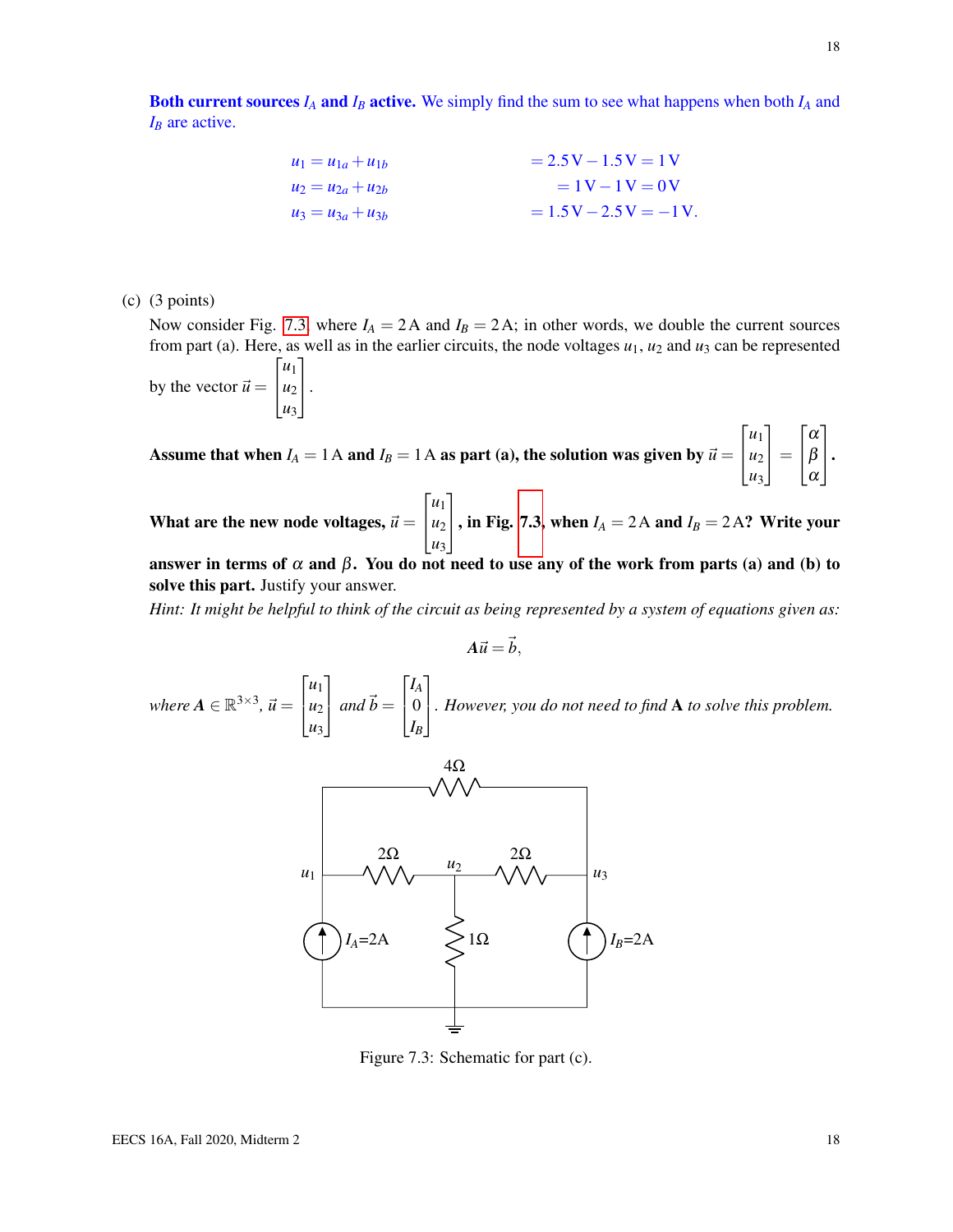**Solution:** We were given that when  $I_A = I_B = 1$ A,

$$
\vec{u} = \begin{bmatrix} u_1 \\ u_2 \\ u_3 \end{bmatrix} = \begin{bmatrix} \alpha \\ \beta \\ \alpha \end{bmatrix} = A^{-1} \begin{bmatrix} 1 \\ 0 \\ 1 \end{bmatrix}
$$

Now when  $I_A = I_B = 2A$  (that is, if we double the currents), then we find the following:

$$
\vec{u} = \mathbf{A}^{-1} \begin{bmatrix} 2 \\ 0 \\ 2 \end{bmatrix} = 2\mathbf{A}^{-1} \begin{bmatrix} 1 \\ 0 \\ 1 \end{bmatrix} = 2 \begin{bmatrix} \alpha \\ \beta \\ \alpha \end{bmatrix}
$$

(d) (8 points) Assume that when  $I_A = 1$  A and  $I_B = 1$  A (also known as "common mode"), the node voltages were given by  $\vec{u}_{cm} =$  $\sqrt{ }$  $\overline{1}$ *u*1 *u*2 *u*3 1  $\Big| =$  $\sqrt{ }$  $\overline{1}$ α β α 1 . Also, assume that when  $I_A = 1$  A and  $I_B = -1$  A (also known as "differential mode"), the node voltages were given by  $\vec{u}_{dm} =$  $\sqrt{ }$  $\overline{1}$ *u*1 *u*2 *u*3 1  $\Big| =$  $\sqrt{ }$  $\overline{1}$ γ 0  $-\gamma$ 1  $\vert \cdot$ Consider the circuit shown below in Fig. [7.4,](#page-18-0) with current sources of strengths  $I_A = 6A$  and  $I_B = 2A$ .

Find the node voltages,  $\vec{u}$   $=$  $\sqrt{ }$  $\overline{1}$ *u*1 *u*2 *u*3 1  $\vert$ , in terms of  $\alpha$ ,  $\beta$  and  $\gamma$ . You do not need to use any of the work

<span id="page-18-0"></span>from parts (a) and (b) to solve this part. Show your work and justify your answer. You do not have to use to NVA to solve this part, there is an easier solution.



Figure 7.4: Schematic for part (d).

*Hint: Again, as before, it might be helpful to think of the circuit as being represented by a system of equations given as:*

$$
A\vec{u}=\vec{b},
$$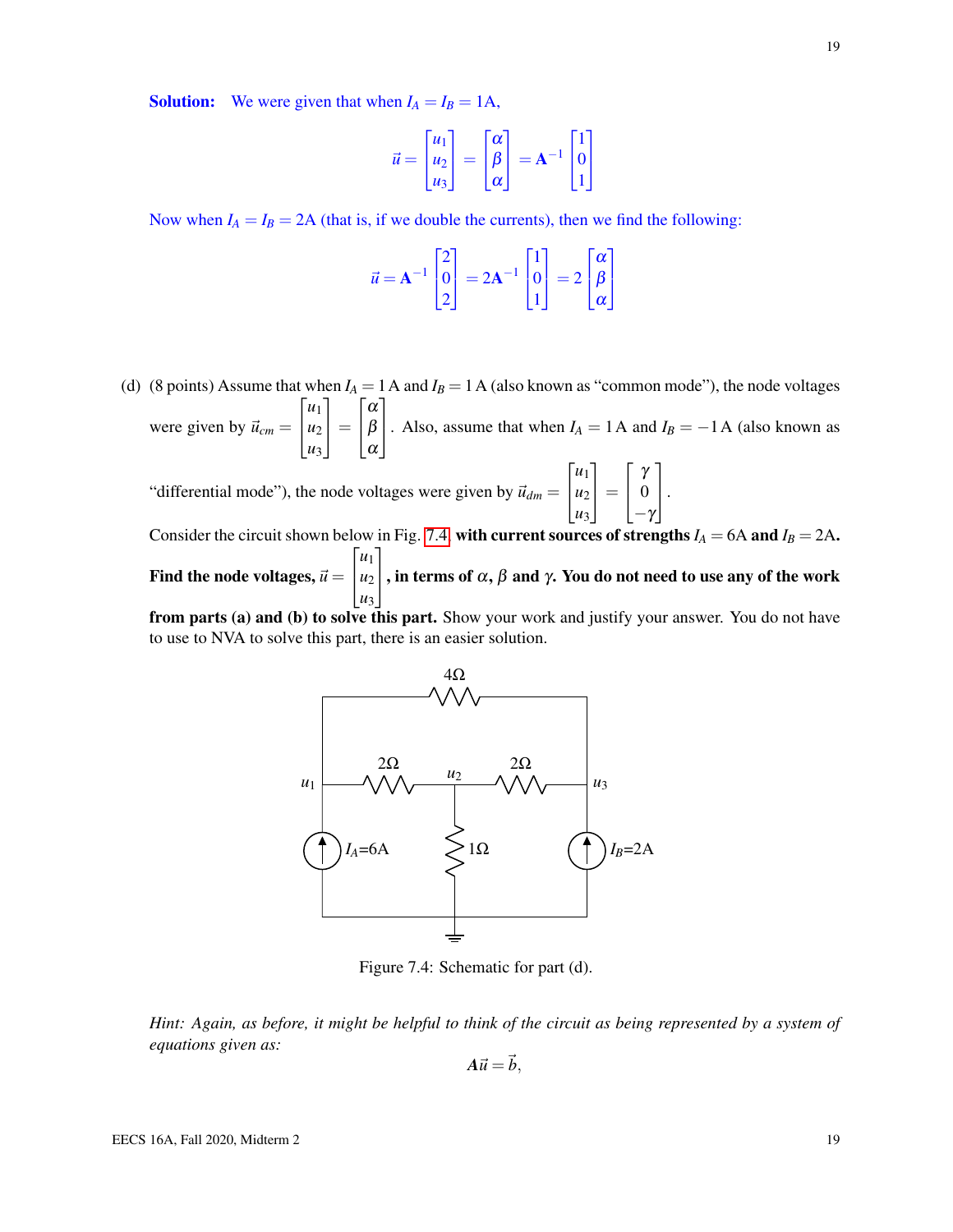*where*  $A \in \mathbb{R}^{3 \times 3}$ ,  $\vec{u} =$  $\sqrt{ }$  $\overline{1}$ *u*1 *u*2 *u*3 1  $\int$  *and*  $\vec{b}$  =  $\sqrt{ }$  $\overline{1}$ *IA* 0 *IB* 1 *. However, you do not need to find* <sup>A</sup> *to solve this problem.*

 $Can$  *you write*  $\vec{b}$  *as a linear combination of two vectors that correspond to the circuits you have already solved?*

Solution: We are given the following facts:

$$
\vec{u_{cm}} = \mathbf{A}^{-1} \begin{bmatrix} 1 \\ 0 \\ 1 \end{bmatrix} = \begin{bmatrix} \alpha \\ \beta \\ \alpha \end{bmatrix}
$$

$$
\vec{u_{dm}} = \mathbf{A}^{-1} \begin{bmatrix} 1 \\ 0 \\ -1 \end{bmatrix} = \begin{bmatrix} \gamma \\ 0 \\ -\gamma \end{bmatrix}
$$

Using the provided hint, we can decompose the current sources  $I_A = 6A$  and  $I_B = 2A$  into common and differential mode components as follows:

$$
\begin{bmatrix} 6 \\ 0 \\ 2 \end{bmatrix} = \begin{bmatrix} 4 \\ 0 \\ 4 \end{bmatrix} + \begin{bmatrix} 2 \\ 0 \\ -2 \end{bmatrix}.
$$

So that means that we can find the node potentials  $\vec{u}$  as follows:

$$
\vec{u} = \mathbf{A}^{-1} \begin{pmatrix} 4 \\ 0 \\ 4 \end{pmatrix} + \begin{bmatrix} 2 \\ 0 \\ -2 \end{bmatrix} = 4\mathbf{A}^{-1} \begin{bmatrix} 1 \\ 0 \\ 1 \end{bmatrix} + 2\mathbf{A}^{-1} \begin{bmatrix} 1 \\ 0 \\ -1 \end{bmatrix} = 4u_{cm}^2 + 2u_{dm}^2
$$

So we arrive at the final answer:

$$
\vec{u} = \begin{bmatrix} 4\alpha + 2\gamma \\ 4\beta \\ 4\alpha - 2\gamma \end{bmatrix}.
$$

Note that this corresponds to solving the following two circuits, and superposing their solutions.

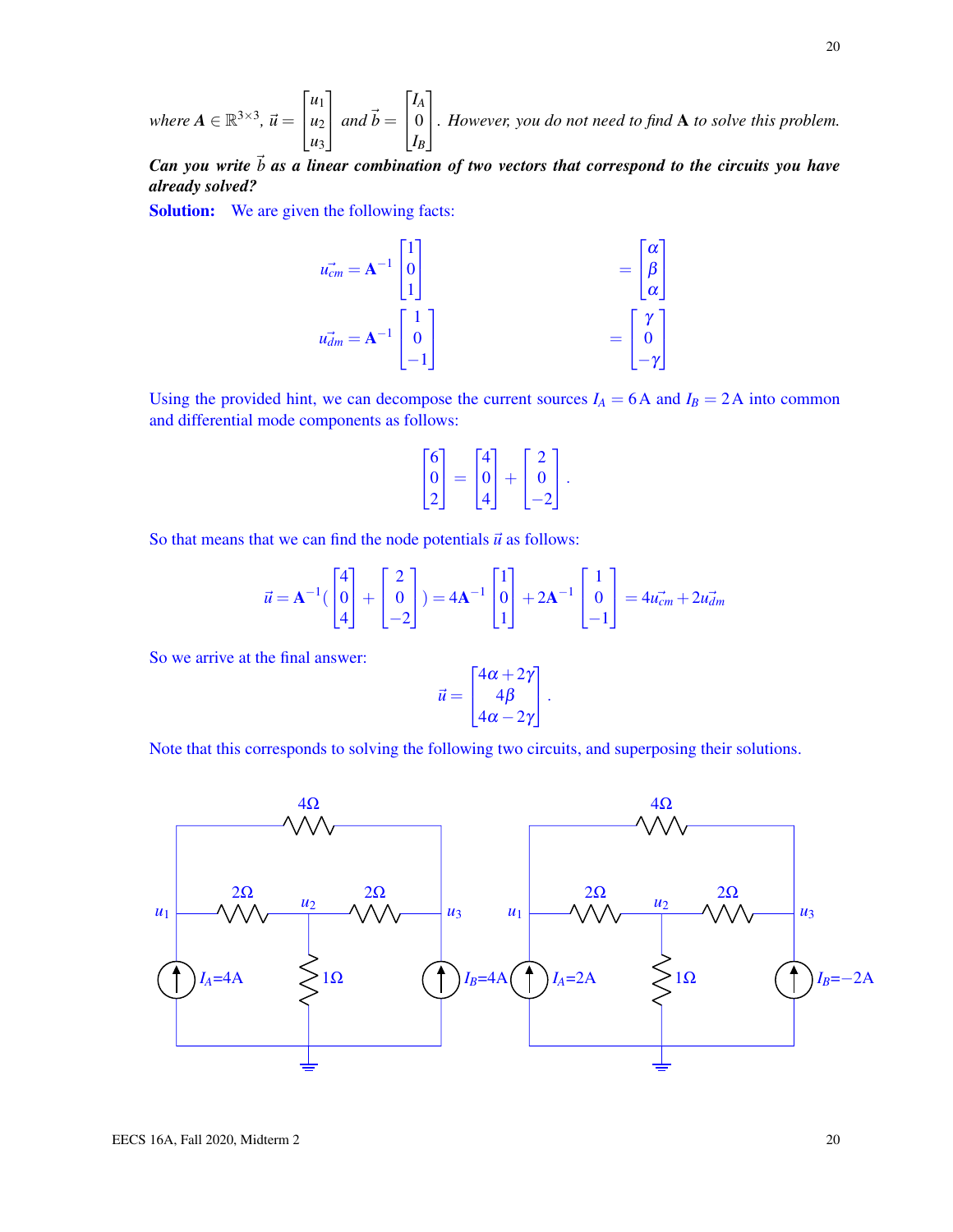#### 8. DRAM (Dynamic Random Access Memory) Cell (28 points)

<span id="page-20-0"></span>You are on a research team investigating the design of Dynamic Random Access Memory (DRAM) cells to improve their performance!



Figure 8.1: A DRAM cell consisting of an access switch and a capacitive storage element,  $C_{\text{DRAM}}$ .

- (a) (3 points) You are making a capacitor with a new insulating material between the DRAM capacitor plates. The DRAM capacitor has the following properties:
	- *C<sub>DRAM</sub>* plate area,  $A = 1 \,\text{\mu m} \times 10 \,\text{\mu m} = 10^{-11} \text{m}^2$ ,
	- Distance between  $C_{DRAM}$  plates,  $d = 40$  nm =  $4 \times 10^{-8}$ m,
	- Permittivity of the material between the  $C_{DRAM}$  plates,  $\varepsilon = 40\varepsilon_0$  F/m, where  $\varepsilon_0$  is the permittivity of free space.

What is the capacitance of a DRAM capacitor,  $C_{\text{DRAM}}$ , in terms of  $\varepsilon_0$  and other numerical values. Show your work. You do not need to substitute the value of  $\varepsilon_0$ .

Solution: Applying the capacitance formula, we obtain:

$$
C_{DRAM} = \frac{\varepsilon A}{d} = \frac{40\varepsilon_0 A}{d} = (40) \cdot \varepsilon_0 \cdot \frac{1 \mu \text{m} \times 10 \mu \text{m}}{40 \text{ nm}}
$$
  
= 40 \cdot \varepsilon\_0 \cdot \frac{(1 \times 10^{-6})(1 \times 10^{-5})}{4 \times 10^{-8}}  
= 10 \cdot \varepsilon\_0 \cdot (1 \times 10^{-3})  
= 0.01\varepsilon\_0

(b) (3 points) Now let's consider the case in Figure [8.2,](#page-21-0) which is the setup after the switch in Figure [8.1](#page-20-0) is closed at time  $t = 0$ . When the switch is closed it starts conducting a current  $I<sub>switch</sub>$ , as shown in Figure [8.2.](#page-21-0)

Assume that  $C_{\text{DRAM}}$  has no charge stored on it at  $t = 0$  seconds, i.e. it has no initial charge. Let  $I_{switch} = 90 pA = 9 \times 10^{-11} A$ , and  $C_{DRAM} = 90 fF = 9 \times 10^{-14} F$ .

Find the value of  $V_{out}$  at  $t = 1 \,\text{ms} = 10^{-3}\text{s}$ . Show your work.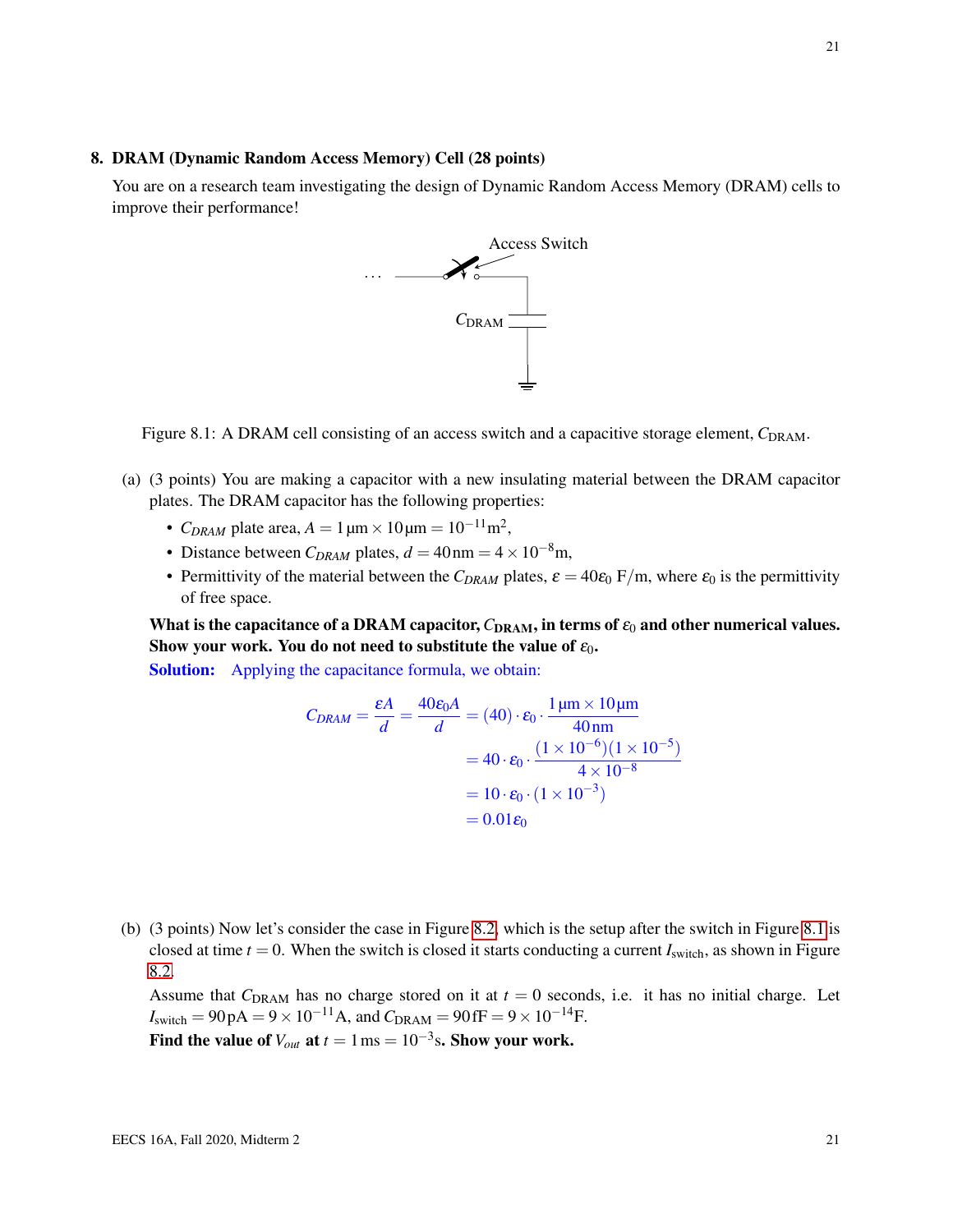<span id="page-21-0"></span>

Figure 8.2: Ideal DRAM cell.

#### Solution:

Recall the basic capacitor-charge-voltage relationship  $Q = VC$ . Differentiating both sides with respect to time, we obtain  $\frac{dQ}{dt} = C \frac{dV}{dt}$ .



A single KCL equation at node  $u_1$  gives  $I_{switch} = i_1$ , where  $i_1 = \frac{dQ}{dt} = C_{DRAM} \frac{dV_{out}}{dt}$ . We integrate and solve for  $V_{out}(t)$  at  $t = 1$  ms as follows:

$$
I_{\text{switch}} = C_{DRAM} \frac{dV_{out}}{dt}
$$
  
\n
$$
\implies \frac{dV_{out}}{dt} = \frac{I_{\text{switch}}}{C_{DRAM}}
$$
  
\n
$$
\int \frac{dV_{out}}{dt} = \int_{0}^{t} \frac{I_{\text{switch}}}{C_{DRAM}} d\tau
$$
  
\n
$$
\therefore V_{out}(t) = \frac{I_{\text{switch}}}{C_{DRAM}} t + V_{out}(0) = \frac{I_{\text{switch}}}{C_{DRAM}} t
$$

$$
V_{out}(t = 1 \,\text{ms}) = \frac{I_{\text{switch}}}{C_{\text{DRAM}}} \times 1 \,\text{ms}
$$

$$
= \frac{90 \,\text{pA}}{90 \,\text{fF}} \times 1 \,\text{ms}
$$

$$
= 1 \,\text{V}
$$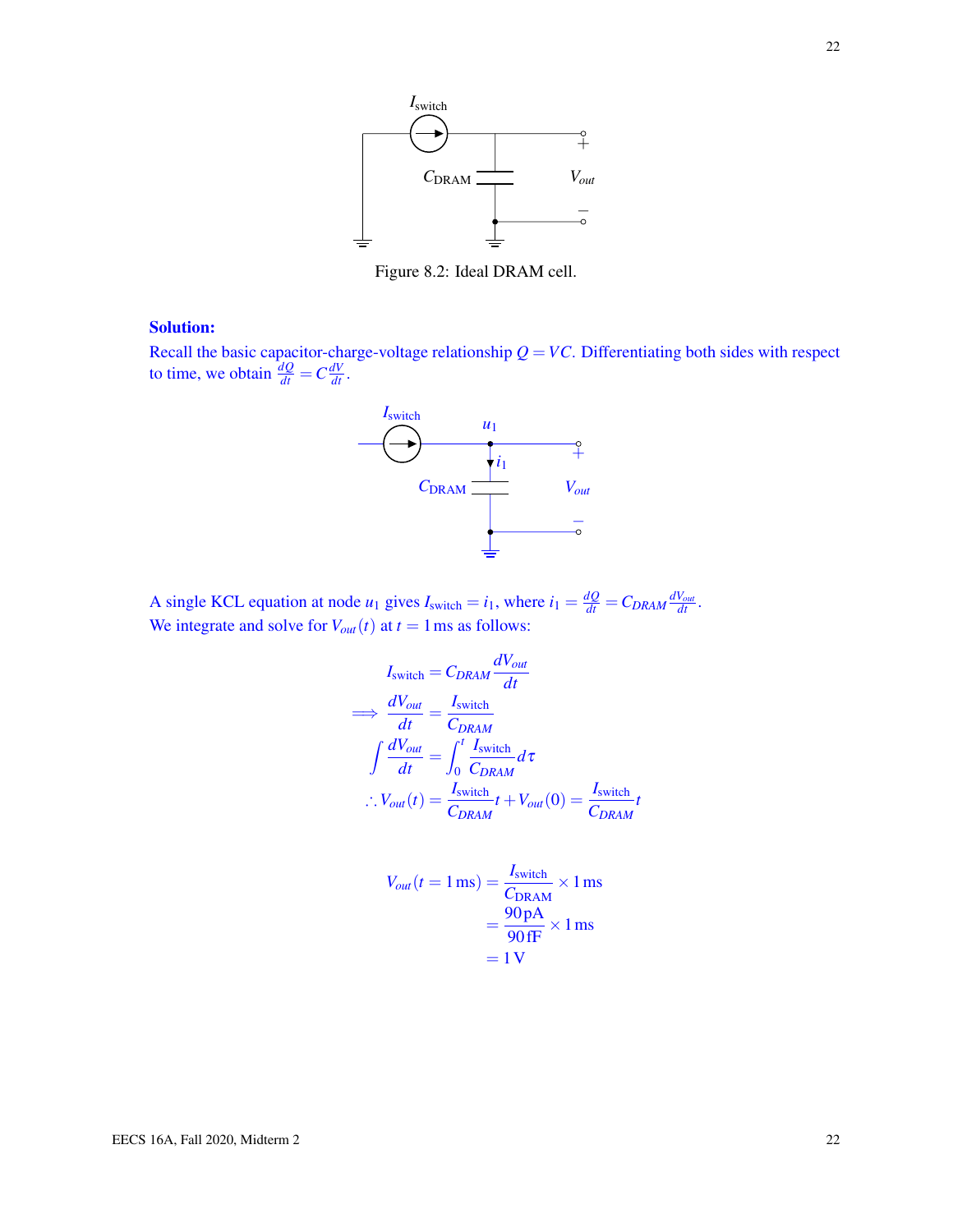(c) (5 points) Unfortunately, in reality, our access switch is not ideal and has a *parasitic capacitance*  $C_{\text{switch}}$ , which gets added to the circuit when the switch is closed.  $C_{\text{switch}}$  affects the DRAM write speed, i.e. how fast *CDRAM* can be charged.

Find rate of change of  $V_{out}$ , i.e.  $\frac{dV_{out}}{dt}$ , as a function of  $C_{DRAM}$ ,  $C_{switch}$  and  $I_{switch}$  for both (i) the ideal circuit circuit without *C*switch, as shown in the left side of Figure [8.3](#page-22-0) and (ii) the non-ideal circuit circuit with *C*switch, as shown in the right side of Figure [8.3.](#page-22-0) Show your work.

Then compare  $\frac{dV_{out}}{dt}$  values for both circuits. A larger  $\frac{dV_{out}}{dt}$  means faster write speed.

Which circuit has faster write speed? Justify your answer.

<span id="page-22-0"></span>

Figure 8.3: Left: Circuit without parasitic capacitance. Right: Circuit with parasitic capacitance.

**Solution:** We rewrite the  $\frac{dV_{out}}{dt}$  from the previous parts as follows. Without the effect of  $C_{\text{switch}}$ :

$$
\frac{dV_{out}}{dt} = \frac{I_{\text{switch}}}{C_{\text{DRAM}}}
$$

With the effect of switch capacitance: The equivalent capacitance is given by  $C_{eq} = C_{\text{switch}} + C_{\text{DRAM}}$ , since  $C_{\text{switch}}$  and  $C_{\text{DRAM}}$  are in parallel.

$$
\frac{dV_{out}}{dt} = \frac{I_{\text{switch}}}{C_{\text{switch}} + C_{\text{DRAM}}}
$$

Clearly, if a switch capacitance  $C_{\text{switch}}$  is present, then  $\frac{dV_{out}}{dt}$  will be smaller as the fraction in the expression will have a larger denominator, hence the change in the output voltage will be slower. This implies that the write speed will be reduced if  $C_{\text{switch}}$  is present.

<span id="page-22-1"></span>(d) (3 points) Assume you want to build an array of DRAM capacitors. You start by connecting two DRAM capacitors in parallel and charging them with a voltage source with value  $V_{DD}$ , as shown in Figure [8.4.](#page-22-1) Each DRAM capacitor has a capacitance value of  $C_{\text{DRAM}}$ .



Figure 8.4: DRAM capacitors in parallel are charged.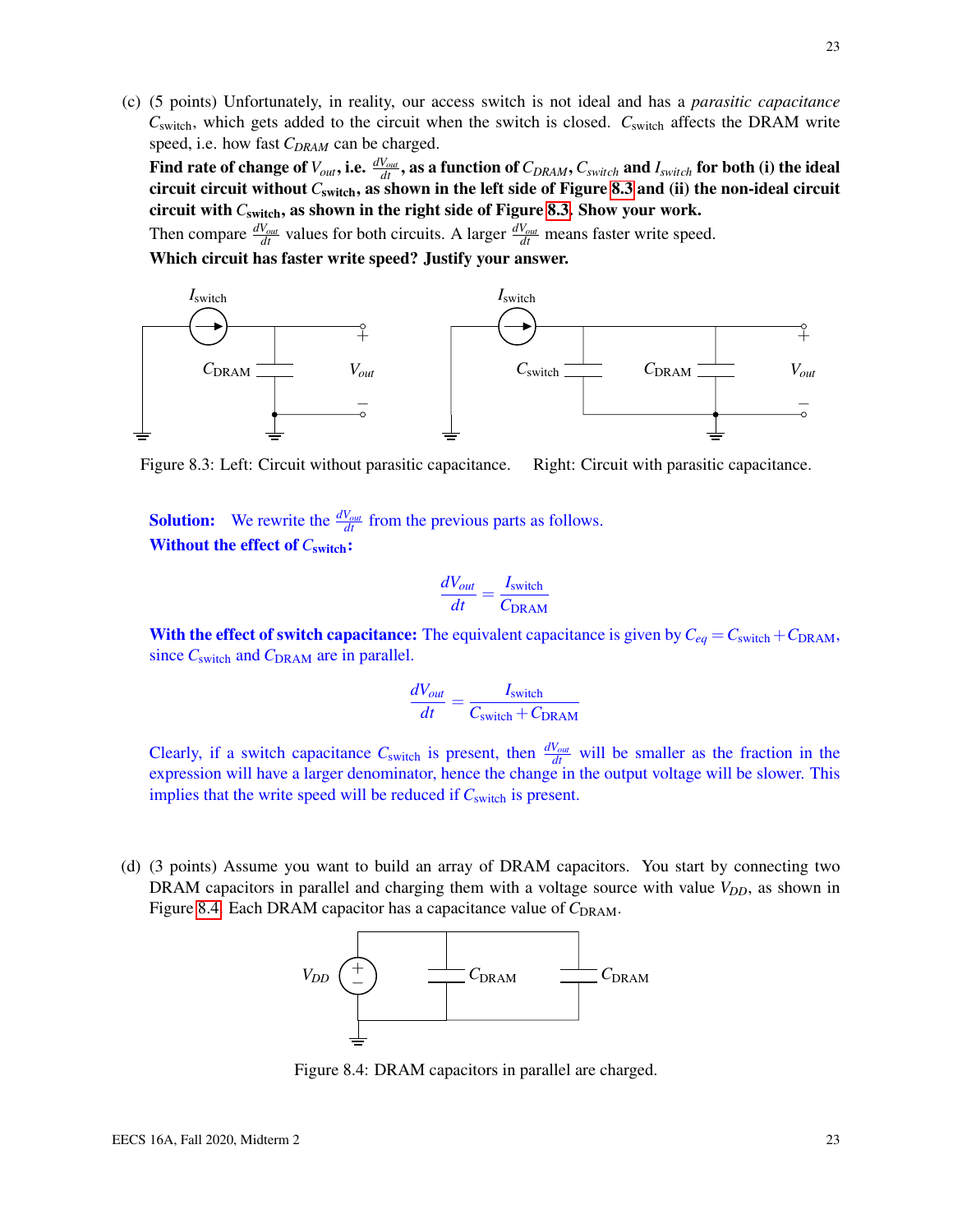When the capacitors are charged, how much total energy is going to be stored in both DRAM capacitors together? Show your work. Your answer should be a function of  $C_{\text{DRAM}}$  and  $V_{DD}$ . Solution:

Here, we apply the equation  $E = \frac{1}{2}$  $\frac{1}{2}CV^2$  to find the energy stored on a capacitor. So the energy stored on both capacitors is given by:

**Method I:** Energy stored on the capacitors are:  $E_1 = C_{\text{DRAM}} \cdot (V_{DD})^2$  and  $E_2 = C_{\text{DRAM}} \cdot (V_{DD})^2$ . So we can find the total energy by

$$
E_{tot} = E_1 + E_2 = 2 \cdot \frac{1}{2} C_{\text{DRAM}} \cdot (V_{DD})^2
$$

$$
= C_{\text{DRAM}} \cdot (V_{DD})^2
$$

**Method II:** The capacitors are in parallel, so the equivalent capacitance is given by  $C_{eq} = C_{\text{DRAM}} + C_{eq}$  $C_{\text{DRAM}} = 2C_{\text{DRAM}}$ . The voltage across the parallel combination is  $V_{DD}$ . So the energy stored in  $C_{eq}$  is given by:

$$
E_{tot} = \frac{1}{2} C_{eq} \cdot (V_{DD})^2
$$
  
=  $\frac{1}{2} \times 2C_{DRAM} \cdot (V_{DD})^2$   
=  $C_{DRAM} \cdot (V_{DD})^2$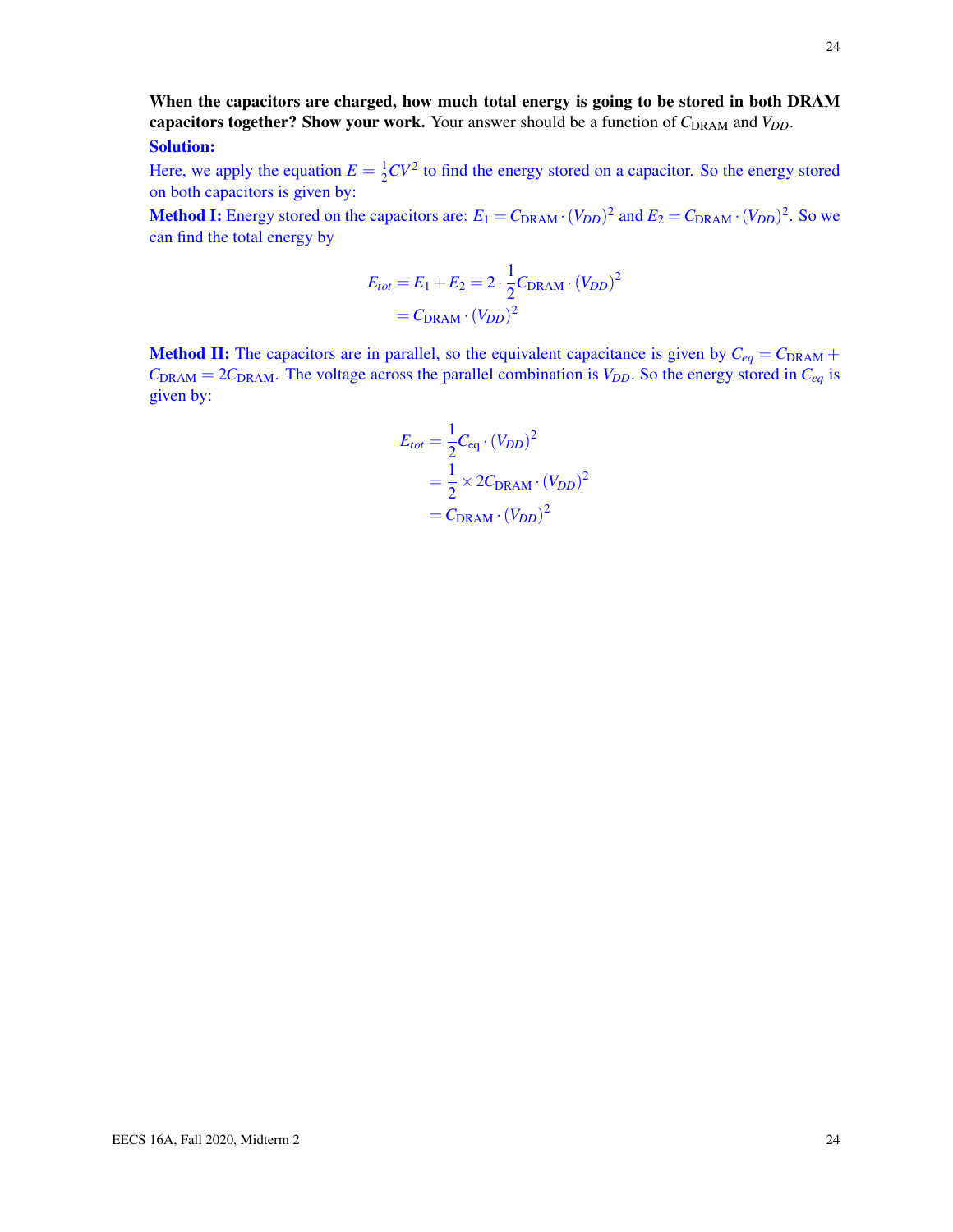(e) (6 points) Finally! You make it to the lab! Unfortunately, you accidentally wind up introducing an additional capacitive component, *C*mistake.

<span id="page-24-0"></span>Before your grad student mentor finds out your mistake, you'd like to quickly add an additional capacitor *C*fix, as shown in in Figure [8.5,](#page-24-0) so that the equivalent capacitance between nodes *a* and *b* becomes the same as  $C_{\text{DRAM}}$ .



Figure 8.5: Your fabricated DRAM cell with an additional mistake capacitance, C<sub>mistake</sub>, and a capacitance intentionally added to fix the mistake,  $C_{fix}$ .

Find the expression for  $C_{fix}$  so that the equivalent capacitance between nodes *a* and *b* is  $C_{\text{DRAM}}$ . Assume  $C_{\text{mistake}} > C_{\text{DRAM}}$ . Show your work. Your answer should be in terms of  $C_{\text{DRAM}}$  and *C*mistake.

*Hint: You can start by expressing equivalent capacitance of the network in the dashed box as a function of CDRAM, Cfix and Cmistake.*

#### Solution:

The key here is to recognize the series + parallel combination of all three capacitances in the picture, and to equate the result to the desired equivalent capacitance (in this case,  $C_{equiv} = C_{\text{DRAM}}$ ). Therefore, we will set up the expression for equivalent capacitance  $C_{equiv}$  and rearrange to solve for  $C_{fix}$ .

$$
C_{equiv} = \left(\frac{1}{C_{\text{mistake}}} + \frac{1}{C_{\text{DRAM}} + C_{\text{fix}}}\right)^{-1}
$$

$$
\implies C_{\text{DRAM}} = \left(\frac{1}{C_{\text{mistake}}} + \frac{1}{C_{\text{DRAM}} + C_{\text{fix}}}\right)^{-1}
$$

Rearranging and solving for  $C_{fix}$ :

$$
C_{\text{DRAM}} = \frac{(C_{\text{DRAM}} + C_{\text{fix}}) \cdot C_{\text{mistake}}}{C_{\text{DRAM}} + C_{\text{fix}} + C_{\text{mistake}}}
$$

$$
C_{\text{DRAM}} = \frac{C_{\text{DRAM}} + C_{\text{fix}} + C_{\text{mkMake}}}{C_{\text{DRAM}}^2} = C_{\text{DKAM}} C_{\text{mistake}} + C_{\text{fix}} C_{\text{mistake}}
$$

$$
C_{\text{DRAM}}^2 = C_{\text{fix}} (C_{\text{mistake}} - C_{\text{DRAM}})
$$

$$
C_{\text{fix}} = \frac{C_{\text{DRAM}}^2}{C_{\text{mistake}} - C_{\text{DRAM}}}
$$

Based on this final expression for  $C_{fix}$ , it is clear that we will be able to adjust for the additional mistake capacitance since  $C_{\text{mistake}} > C_{\text{DRAM}}$ , hence the expression of  $C_{\text{fix}}$  will give us a positive value. (Note that we consider resistance and capacitance to be non-negative quantities for this class.)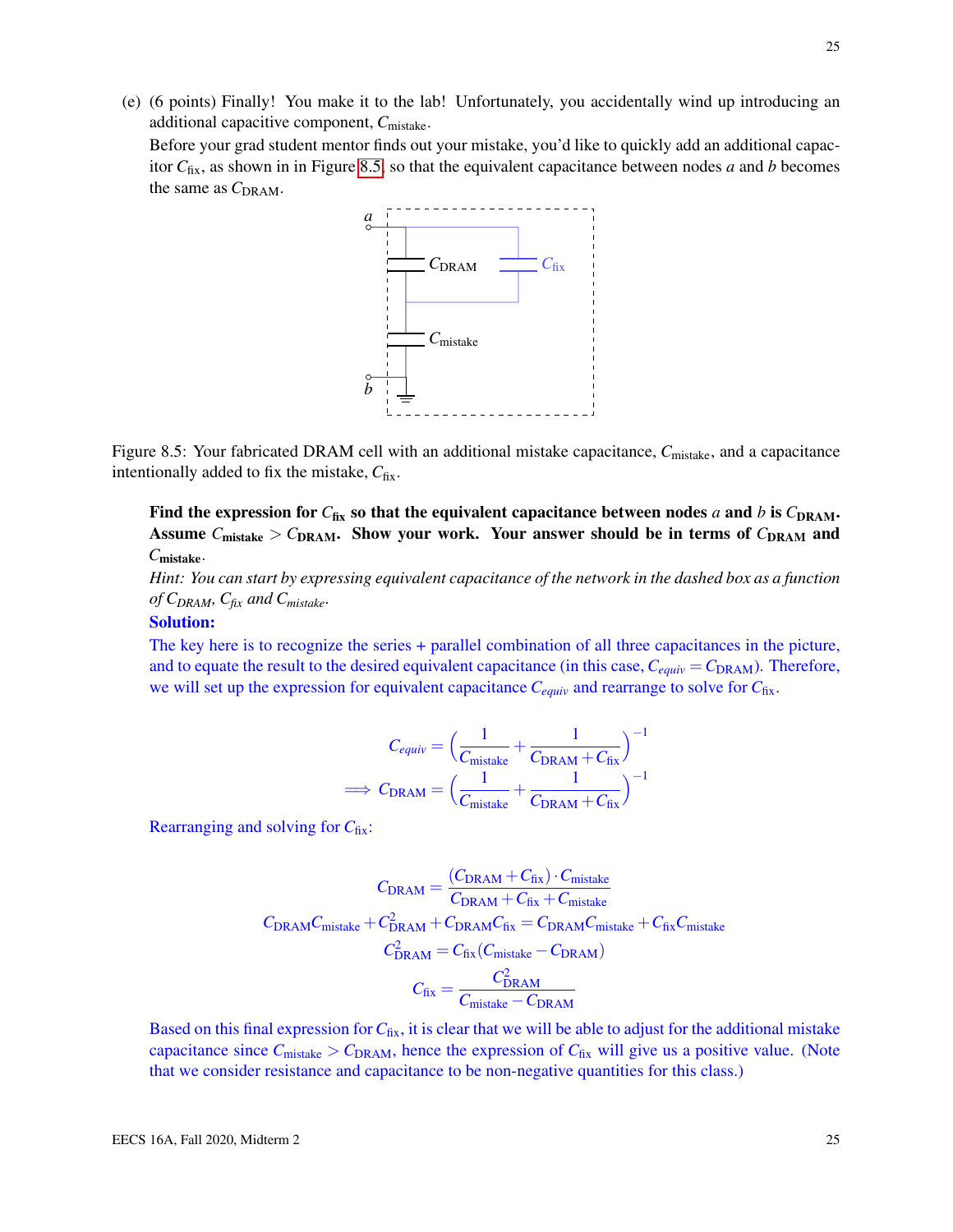<span id="page-25-0"></span>(f) (8 points) You made two DRAM cells, but due to some unfortunate error you end up with:  $C_1 = \frac{C_{\text{DRAM}}}{4}$ and  $C_2 = C_{\text{DRAM}}$ . You charge up  $C_1$  to test it and have placed initial voltage  $V_1(0) = V_{DD}$  on it. The second capacitor  $C_2$  has not been charged yet and the initial voltage on  $C_2$  is  $V_2(0) = 0$  V. Now you close  $S_2$  at  $t = 0$  so that  $C_2$  can share charge from  $C_1$ , while  $S_1$  remains closed, as in Fig. [8.6.](#page-25-0) Find  $V_1$  and  $V_2$  at steady-state after switch  $S_2$  is closed and switch  $S_1$  remains closed. Your final answer should be in terms of *CDRAM* and *VDD*. Show your work and justify your answer.



Figure 8.6: Two DRAM cells in parallel. Switch  $S_1$  is closed (can be thought of as a wire), and switch  $S_2$  is closing.

#### Solution:

We will apply the property of charge conservation to solve for the final voltage on the two DRAM capacitors. Prior to switch  $S_2$  closing, the initial charges on both capacitors are given by:

$$
Q_{1,i} = C_1 V_{DD}; \quad Q_{2,i} = C_2 (0V). \tag{1}
$$

We can write the following equation of charge conservation:

<span id="page-25-3"></span>
$$
Q_{1,i} + Q_{2,i} = Q_{1,f} + Q_{2,f}
$$
 (2)

$$
C_1V_{DD} + C_2(0\,\text{V}) = Q_{1,f} + Q_{2,f}
$$
\n(3)

$$
\implies \frac{C_{\text{DRAM}}}{4}V_{DD} = Q_{1,f} + Q_{2,f} \tag{4}
$$

where  $Q_{1,f}$  represents the final charge on  $C_1$  and  $Q_{2,f}$  represents the final charge on  $C_2$  after switch  $S_2$ is closed.

After switch *S*<sup>2</sup> is closed, notice that both capacitors are then in *parallel*. This means that the final steady stage voltage on both should be equal to one another, i.e.  $V_1 = V_2$ . We can therefore write a second equation based on this condition:

<span id="page-25-2"></span><span id="page-25-1"></span>
$$
V_1 = \frac{Q_{1,f}}{C_1} = V_2 = \frac{Q_{2,f}}{C_2}
$$
\n(5)

$$
\implies Q_{1,f} = C_1 V_1 = \frac{C_{\text{DRAM}}}{4} V_1 \tag{6}
$$

$$
Q_{2,f} = C_2 V_2 = C_{\text{DRAM}} V_2 \tag{7}
$$